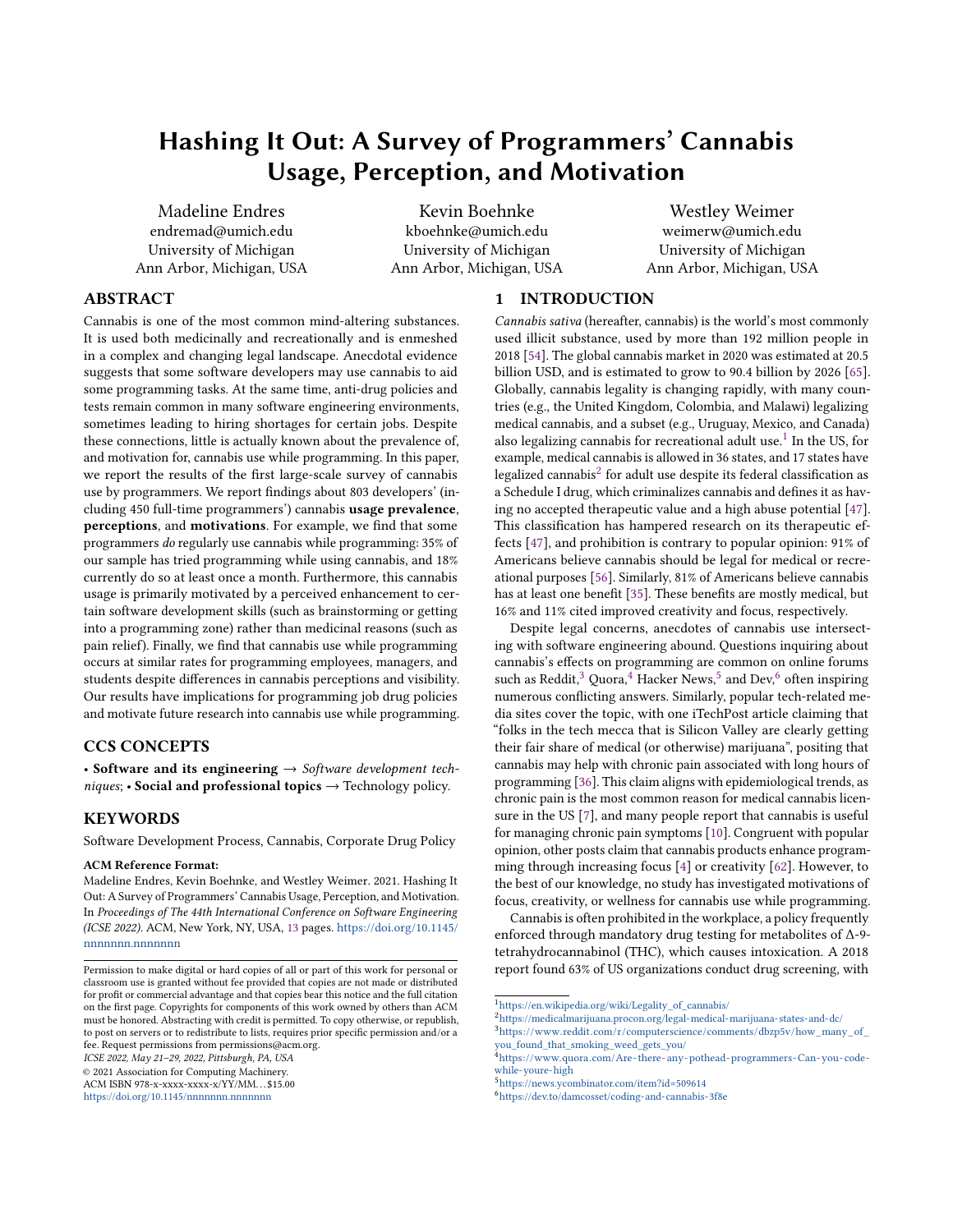two-thirds not accommodating medical cannabis use or lacking a medical cannabis policy [\[28\]](#page-11-4). In software engineering workplaces, drug tests remain common: we find that 29% of programmers have taken a drug test for a programming-related job (see Section [5.1\)](#page-5-0).

This prohibition of cannabis use in software engineering has contributed to a widely-reported hiring shortage for certain US government programming jobs [\[14,](#page-11-5) [34,](#page-11-6) [42\]](#page-11-7). In 2014, after struggling to meet hiring goals, then-director of the American Federal Bureau of Investigation James Comey stated that while he had "to hire a great work force to compete with . . . cyber criminals[,] . . . some of those kids want to smoke weed on the way to the interview", a behavior counter to the FBI's current policy that "prohibits anyone working for it who has used cannabis in the past three years" [\[34\]](#page-11-6).

Despite such evidence highlighting the intersection of cannabis and programming, little empirical research has been conducted on cannabis use in software development. To our knowledge, previous related publications either combine cannabis use with other illegal substances such as cocaine [\[32\]](#page-11-8), show data about computer scientists as a sub-population in a much larger survey [\[45\]](#page-11-9), and/or include programming only as part of a much broader sector such as engineering or business services [\[45\]](#page-11-9). These previous studies do not sufficiently investigate the intersection of cannabis and programming for several reasons. First, substances such as cocaine have drastically different physiological effects than cannabis and are used for different reasons: grouping such disparate substances may result in ineffective blanket drug policies and misleading conclusions. Second, studies that group jobs by sector often focus on physical consequences of cannabis usage (e.g., impairment while operating a machine) that are less relevant to software (where our participants place more of a focus on, e.g., creativity). Thus, it remains unclear if, when, or why people currently use cannabis while programming, let alone how job-type or company policy may play a role. Without a grounded understanding of this intersection, companies and hiring managers cannot effectively evaluate the utility of extant anti-cannabis policies. We present results from the first large-scale empirical survey of cannabis use in software engineering, reporting data from 803 programmers, including 450 full-time developers (via an online, anonymized and confidential survey):

- We find that some developers (18% of our sample) use cannabis while programming at least once a month, with many even choosing to use it for work-related tasks.
- We find that cannabis use while programming is more commonly motivated by perceived programming-related skill enhancement than by medical reasons. This aligns with perceptions among a subset of students and younger people that cannabis use may enhance creativity or cognitive performance [\[1,](#page-10-2) [21\]](#page-11-10).
- We find that cannabis use while programming occurs at similar rates for programming employees, managers, and students despite differences in perception of cannabis approval level and cannabis visibility between the three groups.
- Despite contrary anecdotal reports, we find that anti-cannabis policies and screening remain common for programming-related jobs, with 29% of respondents reporting having taken a drug test for a programming-related job.

We close with a discussion of the implications of our results on software company drug policies and future research directions.

#### <span id="page-1-0"></span>2 BACKGROUND AND RELATED WORK

We provide context about the legality and uses of cannabis, focusing on cannabis use the United States as we scoped our study to USbased developers. However, we note that recent cannabis legality shifts in the US align with global trends. We close with a discussion of prior work at the intersection of programming and cannabis.

General Cannabis Background—In the past century, cannabis legality has shifted dramatically in the US. While many cannabis preparations were listed in the US pharmacopoeia in the early 20th century, cannabis was officially criminalized under the Controlled Substances Act in 1970. Since 1996, however, 36 states have legalized cannabis for medical purposes, and 17 for adult use. The policy whiplash has been largely driven by politics and popular opinion rather than science, with the re-emergence of cannabis occurring partially due to: 1) acknowledgement of the cruel excesses and ineffectiveness of the War on Drugs [\[20,](#page-11-11) [64\]](#page-12-5); 2) increasing acknowledgement of cannabis's therapeutic benefits [\[47\]](#page-11-0); and 3) the ongoing opioid crisis, which has driven home the need for alternative, less harmful pain medicines [\[15\]](#page-11-12). In conjunction with liberalizing policies, past-year cannabis use has increased among Americans 12 or older: 11% in 2002 to 17.5% in 2019 [\[26\]](#page-11-13).

Cannabis is used for many reasons, including medical (e.g., pain, nausea) and recreational (e.g., social or perceptual enhancement, altered consciousness) purposes [\[9,](#page-10-3) [41\]](#page-11-14). This wide variety of uses is enabled by the pharmacopeia of compounds in cannabis, which include more than 100 active cannabis-derived compounds (cannabinoids) such as cannabidiol (CBD) and Δ-9-tetrahydrocannabinol (THC) as well as terpenes and flavanoids, which are responsible for taste and odor [\[47\]](#page-11-0). The most common medical reason for cannabis use is chronic pain, demonstrated by patient surveys [\[3,](#page-10-4) [51\]](#page-11-15) and registry data for medical cannabis patients [\[7\]](#page-10-0). Within broad categories of medical vs. recreational use, however, there is subtle shading of motivations. Lee et al. developed the comprehensive marijuana motives questionnaire, in which they identified factors associated with cannabis use, including enjoyment, coping, experimentation, altered perception, sleep/rest, and availability [\[41\]](#page-11-14). These factors are quite broad, and may encompass recreational, medical or other use patterns such as for creative work or performance enhancement.

Cannabis and Programming—Within this complex environment, cannabis interacts with software development. For instance, cannabis use in Silicon Valley appears to be high, with area dispensaries reporting that around 40% of their clientele are tech workers [\[59\]](#page-12-6). Similarly, a qualitative study of coding bootcamps identified "lots and lots of [weed]" as one key element of support [\[11\]](#page-11-16).

No previous empirical studies have directly investigated the intersection of software and cannabis. Reports either combine cannabis with other illegal substances or include programmers only as a sub-population [\[32,](#page-11-8) [45\]](#page-11-9). For instance, one study has a table of the percentage of workers in various fields reporting illegal drug use [\[32,](#page-11-8) Tab 3.5, p. 26]. Programmers appear in the table, with 10.4% reporting usage in the last year. However, this is the only mention of programmers, cannabis is not separated from other drugs, and the data is from the early 1990s, well before cannabis was legalized in numerous states. Thus, questions of cannabis prevalence, usage motivations, and culture in software engineering remain unanswered.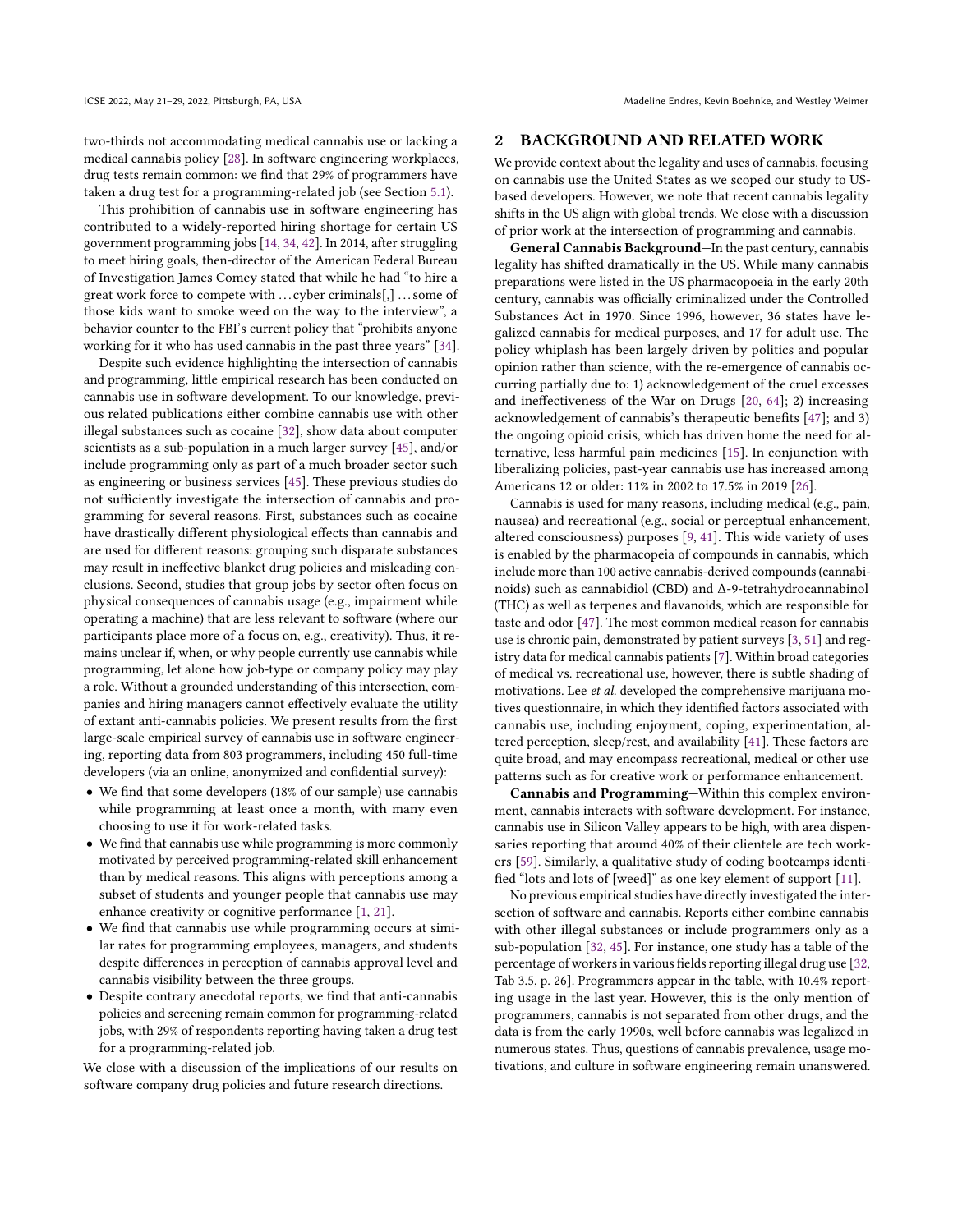However, cannabis use has been studied in the context of creative problem solving, a key component of many software engineering tasks [\[23,](#page-11-17) [24,](#page-11-18) [43\]](#page-11-19). Generally, cannabis is seen as a creativity enhancer: in one study, 54% of participants believed it increased their creativity [\[22\]](#page-11-20). Similarly, Steve Jobs, who was regularly using cannabis when he founded Apple, stated that "the best way [he] would describe the effect of the marijuana ... is that it would make [him] relaxed and creative" [\[66\]](#page-12-7). From a cognitive perspective, the link between creativity and cannabis use is more tenuous. LaFrance et al. found that cannabis users were more creative than non-cannabis users, however, this difference may be explained by underlying personality [\[39\]](#page-11-21). On the other hand, Kowal et al. found that highly potent cannabis can actually impair divergent thought, a type of creative thinking [\[37\]](#page-11-22). These conflicting results linking cannabis and creative problem solving may motivate future observational studies of cannabis and programming.

Apart from creativity, cannabis has a range of other cognitive effects which could impact software development; long-term cannabis use can impair memory and attention control [\[38\]](#page-11-23). However, even for general cognitive effects, the current scientific literature is often insufficient; evidence regarding cannabis's long-term effects on skills used in software engineering such as decision making, motor ability, and working memory is inconsistent (see Kroon et al. [\[38\]](#page-11-23) for a review of the current research on cannabis and cognition).

Programming and Other Mind-Altering Substances–While the intersection between programming and cannabis remains unexplored, there exists research into connections with other mindaltering substances such as alcohol and LSD. One study of IT professionals in India linked high levels of work-related stress to increased rates of alcohol abuse and depression [\[19\]](#page-11-24). Jarosz et al. linked alcohol and creativity, finding that intoxicated subjects completed more creative problem solving tasks than sober counterparts [\[31\]](#page-11-25). As for LSD, psychedelics have historical cultural connections with software development [\[44,](#page-11-26) [61\]](#page-12-8): LSD was commonly reported by many early PC and internet developers as a source of innovation and creativity [\[61\]](#page-12-8), a phenomenon likely connected to 1960s counterculture [\[44\]](#page-11-26). However, despite preliminary evidence that micro-dosing on psychedelics may increase creativity [\[49\]](#page-11-27), connections remain cultural and anecdotal rather than causal, further motivating future studies of mind-altering substances and programming.

## <span id="page-2-2"></span>3 SURVEY DESIGN AND METHODOLOGY

To understand programmers' cannabis usage, perception, and motivation, we conducted an online survey of 803 programmers. We desired a design that was time-efficient (allowing for a large number of responses), low risk (free of legal or employment-related consequences), and structured to permit statistical comparisons (within sub-populations such as employment status, age, and gender).

Thus, we designed our survey to take under 30 minutes, to be anonymous and confidential, and to use best practices from drug survey construction in other fields, including adapting questions from previously-validated surveys when possible. We scoped this study to United-States-based developers. To obtain a diverse array of responses, we recruited participants from several sources including GitHub, social media, and the University of Michigan (a large public American university). We did not recruit participants directly from

software companies to avoid risks of work retaliation. Recruitment materials indicated that previous cannabis use was not necessary to participate.

We now describe the construction (Section [3.1\)](#page-2-0), ethical considerations (Section [3.2\)](#page-3-0), and distribution (Section [3.3\)](#page-3-1) of our survey. Our replication package is available online with our full survey, recruitment materials, and IRB protocol.[7](#page-2-1)

# <span id="page-2-0"></span>3.1 Survey Construction

Our survey included questions on demographics, programming background, cannabis attitudes, and cannabis usage. For cannabis sections, we asked questions about cannabis in general and in relation to programming. We employed display logic as appropriate to minimize exposure to irrelevant questions. When possible, we based questions on previous studies about cannabis [\[18,](#page-11-28) [26,](#page-11-13) [56\]](#page-12-3) or software development [\[55\]](#page-12-9) to allow comparisons with prior work.

Demographics–Querying age, gender, and employment status, our demographics questions were adapted from those asked by Boehnke et al. in their recent survey of cannabidiol use for fibromyalgia [\[6\]](#page-10-5). To help ensure participant safety, we did not collect identifying information such as names or IP addresses. As a result, we included additional validity checks as described in Section [3.3.](#page-3-1)

Programming background–Participants reported how long they had programmed, their programming education, and their programming-related job history. We also asked participants with programming jobs if they self-identified as a manager, and we asked participants to indicate how often they conducted various softwareengineering related tasks such as brainstorming and requirements elicitation, adapted from those used by Tilley et al. [\[55,](#page-12-9) Sec. 2].

Cannabis attitudes—We asked questions regarding attitudes toward cannabis, both in general and also in programming-specific contexts. To gauge general cannabis attitudes, we asked questions about cannabis legalization and perceived risk drawn from previous American national surveys from the Pew Research center [\[56\]](#page-12-3) and the National Survey on Drug Use and Health [\[13,](#page-11-29) [26\]](#page-11-13). For programming-specific cannabis attitudes, we adapted questions previously used to assess cannabis attitudes or perceptions from other contexts, e.g., from a study of high school seniors' disapproval about individuals carrying out cannabis-related activities [\[2\]](#page-10-6).

Cannabis usage–We asked questions regarding general and programming-specific cannabis use. For general cannabis use, we asked questions from the Daily Sessions, Frequency, Age of Onset, and Quantity of Cannabis Use Inventory (DFAQ-CU) [\[18\]](#page-11-28), a validated measure of cannabis use behavior and history. We included questions that quantify current use frequency, past periods of heavy use, medicinal vs. recreational cannabis, and the percentage of the time participants use cannabis products with THC (see Section [2\)](#page-1-0). We also asked how COVID-19 affected cannabis usage patterns. To measure cannabis use while programming, we adapted questions from the DFAQ-CU, adding the phrase "while programming, coding, or completing any other software engineering-related task?". We also asked for which types of programming projects or tasks are participants likely to use cannabis, and we asked participants about

<span id="page-2-1"></span><sup>7</sup>Replication package with survey instruments, data analysis scripts, and our IRB protocol: [https://github.com/CelloCorgi/HashingItOut\\_ICSE2022.](https://github.com/CelloCorgi/HashingItOut_ICSE2022)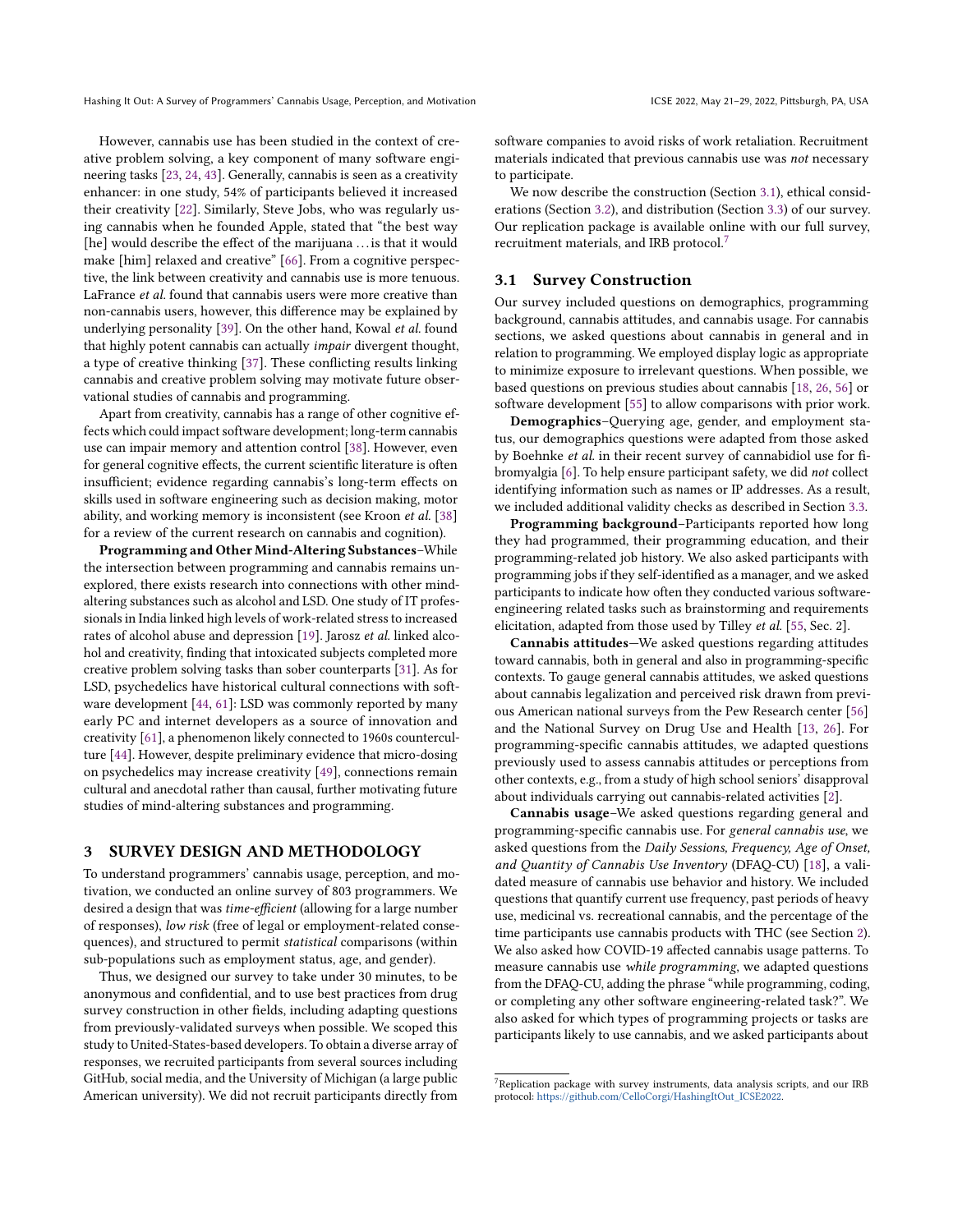their motivation(s) for using cannabis with choices reflecting those we observed in anecdotal online posts as well as a free text option.

# <span id="page-3-0"></span>3.2 Ethical Considerations

In the US (the source of our population), cannabis remains illegal at a federal level and in many states, so use can result in fines or incarceration. Further, cannabis is often explicitly prohibited by corporate policy, potentially resulting in employee termination. As such, we worked closely with our IRB to minimize legal risks and ensure participants felt comfortable answering honestly. First, we made our survey anonymous and confidential: we did not collect names or IP addresses, even though doing so necessitates additional data-quality checks. Second, all participants gave informed consent, and all questions were optional. Third, we focused our recruitment of professional developers on open source projects rather than through software engineering company contacts to avoid the risk of work place retaliation or coercion. Fourth, we collected emails for our optional incentive on a separate platform where they could not be connected back to survey responses. Finally, we are unable to publish our full data set: although anonymous, it contains demographic data which may inadvertently identify participants.

## <span id="page-3-1"></span>3.3 Survey Distribution

Survey platform—When choosing a survey platform, we wanted to ensure the data we collected was anonymous and confidential while also providing data quality assurance. Through consultation with our IRB, we used the Qualtrics XM Platform which enabled anonymous and confidential collection as well as data-quality options such as preventing multiple submissions and bot detection.

As mentioned in Section [3,](#page-2-2) we scoped this initial study of cannabis use and programming to United-States-based developers due to the high variance of cannabis laws and cultures worldwide. All recruitment materials stated that the survey was optional, anonymous, and confidential. To help mitigate participant selfselection bias, we also made it clear that prior cannabis use was not required to participate. Finally, survey participation was encouraged through an optional drawing for one of five \$100 awards. All data was collected between March 31 and May 2, 2021.

Survey recruitment—To encourage diverse responses, we recruited from several populations: open-source GitHub developers, current and former computing students at the a large public university, and social media users.

For participants recruited from GitHub, we used GitHub's REST API to obtain the top 1000 developers and top 100 repositories associated with each of 25 "popular" programming languages (as identified in the GitHub interface) and 8 additional common languages such as MATLAB and R. For each repository, we pulled the profiles of the top 25 contributors. We filtered for profiles with a public email, resulting in 31,259 potentials. Using regular expressions and manual review, we identified 7,372 with a US location. Eliminating an additional 1,613 using DNS verification, we sent 5,759 emails, of which 36 failed, and received 440 valid responses

(7.7%), a rate similar to previous studies of open-source developers [\[29,](#page-11-30) [53\]](#page-12-10). This use of GitHub profiles for research is permitted by the terms of service.<sup>[8](#page-3-2)</sup>

As for the university-recruited participants, we sent 5,638 emails to all current and former undergraduates who took a programming course for CS-majors (e.g., CS2 or CS3) at the University of Michigan between Fall 2018 and Fall 2019, receiving 283 responses (5.0%, 12 failed). As this study was conducted in 2021, this strategy recruited a mix of more senior CS undergraduates and young industrial developers rather than only current students. We also emailed CS graduate students for 56 responses. Finally, we posted the survey on Twitter, yielding 24 responses. While our study is not a random sample, we note that convenience samples are common in the cannabis and hidden populations literature [\[46\]](#page-11-31) (see Section [7\)](#page-10-7).

Survey data validation—In total, 1045 participants started our survey. To ensure we analyzed only high-quality data, we implemented several post-collection checks. First, 236 partial responses were removed. While participants could skip individual questions due to the sensitivity of the survey topic, valid responses must have answered at least: 1) if they had programmed; 2) if they had used cannabis, and; 3) if they had used cannabis while programming. To mitigate rushing through the survey, we removed responses completed faster than 1.5 standard deviations below the median. Finally, we checked for consistency between reported age, years of programming experience, professional programming experience, and cannabis use. Combined, our completion time threshold and consistency checks eliminated 6 participants, leaving 803 valid participants for analysis.

## <span id="page-3-3"></span>4 POPULATION CONTEXTUALIZATION

We now present indirect evidence that our participants, while not a random sample, are similar in many ways to previous random samples or studies. A true random sample would not have been ethically permitted, but we gain confidence in our results' generalizability by contextualizing participants' gender, age, and employment.

Table [1](#page-4-0) overviews the gender, age, and programming-related employment of our study population by recruitment pool (e.g., how they were contacted to participate in this study). The majority (83%) of our population are men. This percentage is higher in those recruited from GitHub (91%) than those from the university (72%) and social media (83%). While this gender gap is large, it is similar to what we would expect of our sample population as a whole. For instance, Vasilescu et al. found that, of public GitHub profiles with ascertainable gender, 91% were men [\[58\]](#page-12-11), the same percentage observed in our sample. We see a similar correspondence with university-recruited participants: 26% are women, similar to the 24% of our CS undergraduate population overall. Because they are similar to those of our recruitment populations, our observed gender ratios give confidence in the generalizability of our results even though we could not collect a random sample of all developers.

The ages of participants also align with our sampled population. Our participants range in age from 15 to 70, with an average age of 29.2. As expected, GitHub-recruited developers were generally older than university-recruited participants, with an average age of 34.9

<span id="page-3-2"></span> $^{8}$ [https://docs.github.com/en/github/site-policy/github-acceptable-use-policies,](https://docs.github.com/en/github/site-policy/github-acceptable-use-policies) see Section 6.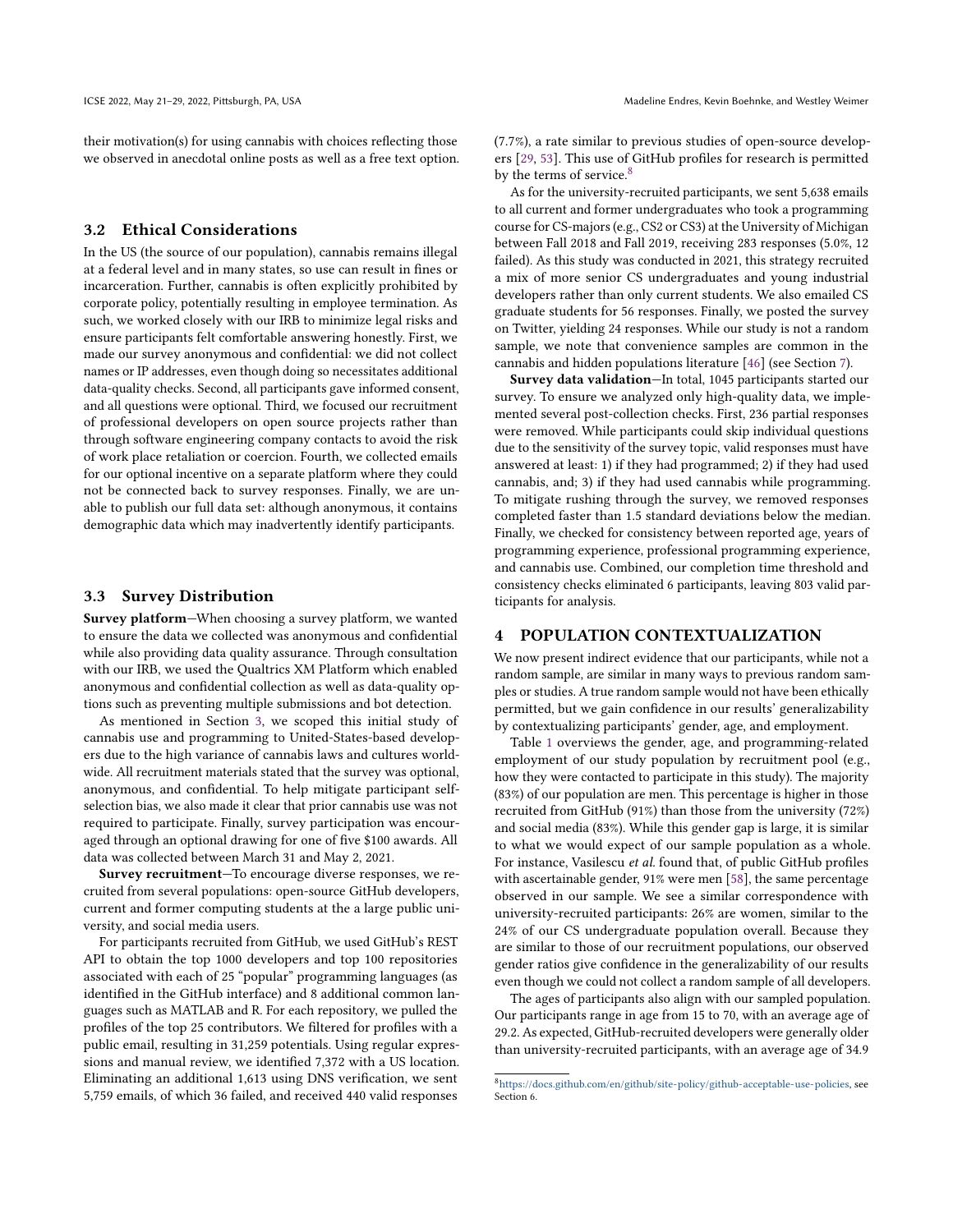<span id="page-4-0"></span>

| Population                                            | Overall   | GitHub     | University | Social Media |  |  |  |
|-------------------------------------------------------|-----------|------------|------------|--------------|--|--|--|
| All Responses                                         | 803       | 440        | 339        | 24           |  |  |  |
| Man                                                   | 666 (83%) | 403 (91%)  | 243 (72%)  | 20 (83%)     |  |  |  |
| Woman                                                 | 112 (14%) | 21(5%)     | 87 (26%)   | 4(17%)       |  |  |  |
| Non-binary                                            | 20(2%)    | 12(3%)     | 8(2%)      | $0(0\%)$     |  |  |  |
| No Answer                                             | $5(-1\%)$ | $4 (-1\%)$ | $1 (-1\%)$ | $0(0\%)$     |  |  |  |
| Median age                                            | 26        | 34         | 21         | 29           |  |  |  |
| Average age                                           | 29.2      | 34.9       | 21.7       | 31.0         |  |  |  |
| Min /Max age                                          | 15/70     | 15/70      | 18/61      | 21/52        |  |  |  |
| Employment Status (could select multiple)             |           |            |            |              |  |  |  |
| Full-time CS job                                      | 450       | 357        | 75         | 17           |  |  |  |
| Student                                               | 290       | 34         | 251        | 5            |  |  |  |
| Unemployed                                            | 54        | 19         | 34         | 1            |  |  |  |
| Part-time CS job                                      | 50        | 18         | 30         | 2            |  |  |  |
| Programming-Related Job Title (could select multiple) |           |            |            |              |  |  |  |
| Software Engin.                                       | 311       | 232        | 70         | 9            |  |  |  |
| Developer                                             | 270       | 190        | 70         | 10           |  |  |  |
| Systems Engin.                                        | 72        | 54         | 15         | 3            |  |  |  |
| CS Researcher                                         | 53        | 23         | 25         | 5            |  |  |  |
| CS Instructor                                         | 49        | 29         | 20         | $\Omega$     |  |  |  |
| Data Scientist                                        | 49        | 25         | 24         | $\Omega$     |  |  |  |
| Product Manager                                       | 22        | 17         | 4          | 1            |  |  |  |
| IT                                                    | 21        | 16         | 5          | $\theta$     |  |  |  |

Table 1: Demographics overview of our survey population broken down by recruitment pool. We note that participants in the 'University' column are those recruited from university emails. However, by the time of recruitment, many such participants had already graduated and thus have fulltime CS jobs. Finally, we note that for job titles, participants could, and commonly did, select multiple descriptors. Thus, numbers in this section may add to more than the number of participants with jobs (e.g., many selected both Software Engineer and Developer).

compared to 21.7. This age of our GitHub participants is comparable to the 30 reported in a previous study of open source developers [\[40\]](#page-11-32). Similarly, the average age of our university-recruited participants matches a typical US senior undergraduate.

As for employment, the majority (56%) of our sample are currently full-time employees at a programming-related job while an additional 6% are part-time and 36% are students. Of those that currently have a programming-related job, we observe a wide range of reported titles. While the most common titles were software engineer and developer (30% and 34% of our sample respectively), a significant number of participants identified as a systems engineer, computer science researcher, computer science instructor, data scientist, project manager, or information technician (between 2–10% of our sample for each).[9](#page-4-1) This wide array of jobs indicates that our sample contains a diverse sample of programmers in various fields.

As for self-identified students, the majority came from universityrecruited emails. Due to survey time constraints, we did not include a functional test of programming ability for students. However, all university-recruited participants had taken a programming course for CS-majors 1–3 years before participating. This gap was intentional: it resulted in recruiting young computing professionals rather than only students. Since some in this set had graduated, the "University" descriptor in Table [1](#page-4-0) refers to the email list source rather than current enrollment. To verify that students were indeed more advanced, we asked about general and professional programming experience. For general experience, results match expectations for more advanced undergraduates and graduates: both the first quartile and median student participant reported 3–5 years of experience while the third quartile reported 6-10 years. 67% of students also reported professional programming experience. Of these students, the median was 1–3 years, with some students reporting 6–10. This high level of professional experience may reflect the 21% who were graduate students.

Overall, the gender and age of our participants aligned with their populations. Also, even though we only collect data from university emails and open-source users, our sample's high percentage of professional developers and wide array of programming-related jobs indicates that our sample contains diverse types of programmers. We thus gain confidence in the generalizability of our findings.

# 5 RESEARCH QUESTIONS

We organize our analysis around the following questions:

- RQ1—Usage: Do programmers use cannabis while programming? If so, how often?
- RQ2-Context: In what contexts do programmers use cannabis?
- RQ3-Motivation: Why do programmers use cannabis?
- RQ4—Perception: How do opinions of programming cannabis use vary between managers, employees, and students?

Statistical Methods—Our analysis was conducted in a Python Jupyter Notebook using Pandas [\[63\]](#page-12-12). For our statistical analyses, we primarily used SciPy [\[60\]](#page-12-13) and Statsmodels [\[52\]](#page-11-33). When testing the significance of a difference between continuous variables (e.g., age) or Likert scores (e.g., 5-point scale) of two independent subpopulations, we use the Student's t-test. While Likert scores are ordered categorical variables, previous research shows that with large samples, parametric tests are sufficiently robust for analyzing Likert data even though it is ordinal and normality cannot be assumed  $[48]$ . Thus, the Student's *t*-test is best statistical practice. For testing the significance of a difference between two binary variables, we use the *n*-1  $\chi^2$ -test (i.e., the proportions *z*-test) [\[12\]](#page-11-35).

We consider results significant if  $p < 0.05$ . As this is a large survey study, we investigate multiple research questions and conduct multiple statistical tests. To avoid fishing and  $p$ -hacking, we defined our primary research direction when designing the survey and we report the results for all initial research questions and analyses. Within each research question, we also correct for multiple comparisons using a Benjamini-Hochberg False Discovery Threshold of  $q = 0.05$ : unless otherwise noted, all significant results pass this multiple comparisons threshold. The majority of our findings produced  $p$ -values well below 0.0001, increasing confidence.

<span id="page-4-1"></span><sup>&</sup>lt;sup>9</sup>Participants could select multiple job titles. We do note that 27 respondents (around 3% of our sample) self-reported as only CS Instructors. As suggested by our reviewers, we conducted an additional sub-population analysis removing these participants from our sample. This removal resulted in no changes to our overall significance results and analysis conclusions. For example, the number of developers who have tried cannabis while programming is 35.4% with educators removed and 34.8% with educators included. We include the full results of this additional analysis in our replication package.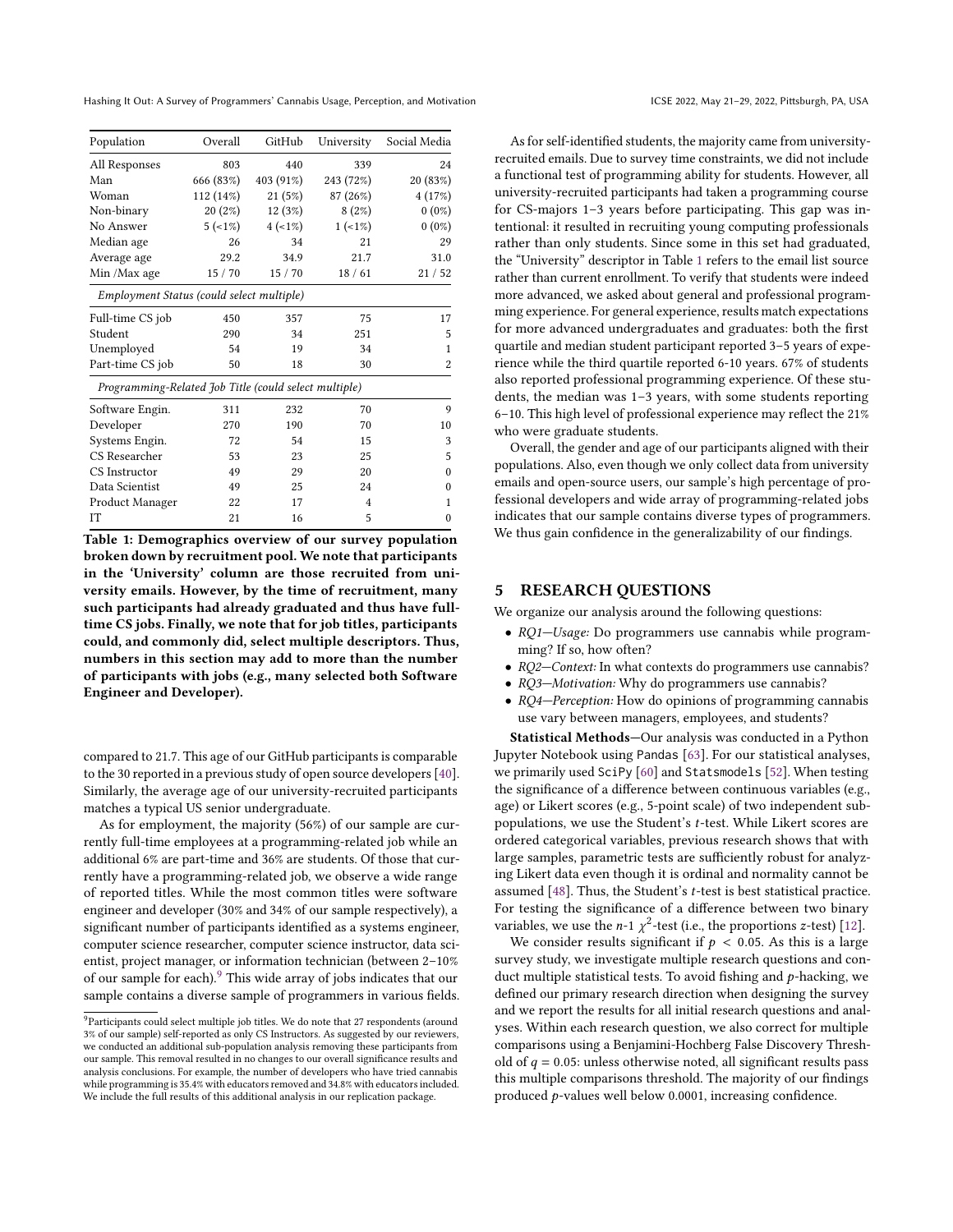<span id="page-5-1"></span>

Figure 1: "Which of the following best captures the average frequency you currently use cannabis while programming, coding, or completing any other software engineering task?" responses by programmers who have used cannabis while programming at least once. Converted from options such as "1 time a week" to times used per year for clarity. Dotted lines show the approximate 50th, 75th, and 90th percentiles of use frequency. For example, programmers who currently use cannabis while programming at least 104 times per year are in the 75th percentile of use frequency.

#### <span id="page-5-0"></span>5.1 RQ1: Cannabis Usage While Programming

We first investigate if and how often programmers in our sample use cannabis while coding. We analyze usage trends in our sample overall and by gender, age, and recruitment pool.

Overall cannabis usage while programming—Overall, we find that 35% (280/803) of our participants have tried cannabis while programming or completing another software engineering-related task, approximately half of those who tried cannabis in general (69% = 557/803). Of those that have used cannabis while programming, 73% (205/280, 26% of our population overall) used cannabis while programming in the last year. While not a perfect comparison, we observe higher cannabis use than that in recent national surveys: 35% of Americans ages 18–25 and 15% of those 26 and older report using cannabis in the last year [\[26\]](#page-11-13) compared to 54% of our sample. However, considering our population (and open source developers in general) skews young and male, higher reported use is expected.

Cannabis usage frequency—We also investigate how often participants currently use cannabis while programming. In the last year, 53% (147/280, 18% of our full sample) reported using cannabis while programming at least 12 times (monthly). Furthermore, 27% (76/280) reported using while programming at least twice a week (100 times per year) and 11% (30/280, 4% of our sample as a whole) reported using on a near daily basis. While those frequencies speak to current usage over the last year, these trends also occur over a longer term: 46% of our sample of cannabis-using programmers (128/280) also report that they have, at a point in the past, regularly used cannabis while programming (2 or more times per month for at least one six-month span). Our results regarding cannabis use frequency while programming are visualized in Figure [1.](#page-5-1)

These findings give the first formal insight into the prevalence of cannabis in programming communities, and have important implications for drug tests in software engineering. Urine-based drug tests detect cannabis up to 30 days after use [\[25\]](#page-11-36), much longer than the interval between cannabis sessions reported by many developers. Additionally, programmers' cannabis products typically contain THC, the compound detected by most drug tests [\[25\]](#page-11-36): on average, developers reported that 87% of their cannabis had THC, with the median reporting 100% of products included the compound. Simultaneously, we found that drug tests remain common for software: 29% of our sample reported that they had taken a drug test for a programming-related job. Thus, cannabis-using developers may avoid applying to jobs with drug tests, limiting application pools.

Cannabis use demographic context—We further contextualize our results by investigating variance by gender, age, and recruitment pool. Regarding gender, we do not observe a significant difference between men and women in the percent of participants who have tried cannabis (70% vs. 69%,  $p = 0.87$ ). However, we do find that men are more likely than women to have tried cannabis while programming (36% vs. 25%,  $p < 0.0001$ ). This aligns with surveys of general populations not limited to programmers which find that men use cannabis more frequently than women [\[17\]](#page-11-37). Even though our sample size is smaller, we also observe that non-binary and transgender participants (not broken down in Table [1](#page-4-0) for space) are significantly more likely to have tried cannabis while programming (57% vs. 34%,  $p = 0.01$ ) than the rest of the population.

We also find a small but significant positive correlation between age and current frequency of cannabis use while programming  $(r = 0.21, p = 0.003)$ :<sup>[10](#page-5-2)</sup> of those who currently use cannabis while programming, older programmers tend to use it slightly more often. When plotting this correlation, we observe the bulk of this increase can be attributed to increases in usage likelihood before the age of 35. After that, usage frequency appears to level off or drop slightly.

We also examine our two main recruitment pools: GitHub and university. GitHub participants were not significantly more likely to have tried cannabis (71% vs. 65%,  $p = 0.065$ ). However, they were more likely to have used cannabis while programming (39% vs. 28%,  $p = 0.001$ ). This aligns with observed demographics as GitHub participants are more likely to be men and tend to be older. However, it also may indicate that cannabis use is particularly prevalent in open source communities, an observation that motivates future qualitative investigation of open-source cannabis culture.

Over one-third of our sample have used cannabis while completing a programming or software engineering-related task, of which half currently use cannabis at least once or more a month. Programmers typically use cannabis products that contain THC, and 11% of programmers who have used cannabis while programming report currently doing so on a near daily basis, behaviors very likely to be detected by most drug-test related policies. We find that cannabis use while programming is particularly common for non-binary or transgender participants (57%) and participants recruited from GitHub (39%).

<span id="page-5-2"></span> $^{10}\rm{Calculated}$  using Spearman's  $r$  which detects all monotonic relationships (as opposed to Pearson's  $r$  which detects only linear relationships).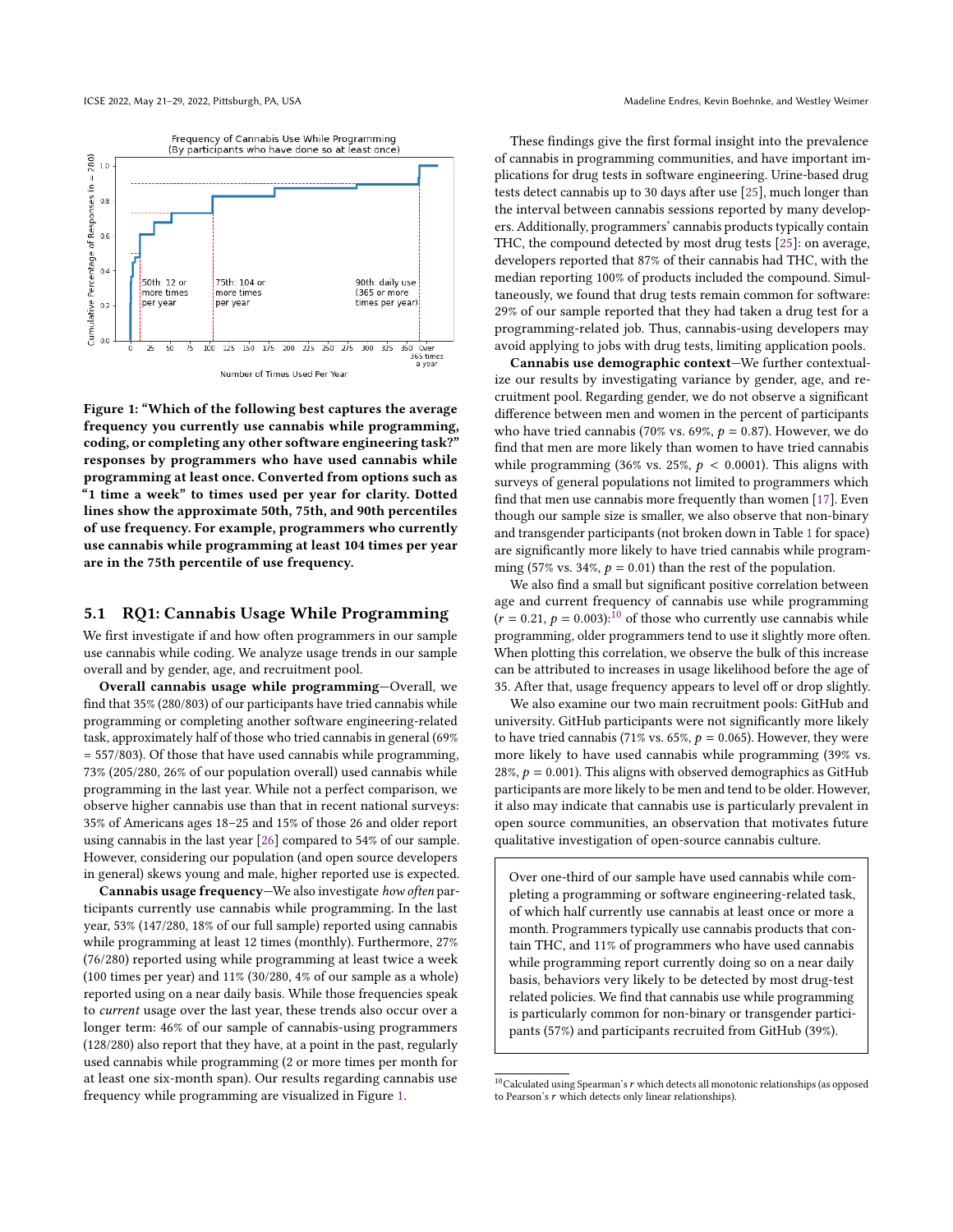<span id="page-6-0"></span>

| Project Type                        | Number Percent |      |  |
|-------------------------------------|----------------|------|--|
| Personal programming projects       | 175            | 63.0 |  |
| Non-urgent programming tasks        | 133            | 47.8 |  |
| Work-related programming tasks      | 95             | 34.2 |  |
| School-related programming tasks    | 76             | 27.3 |  |
| Deadline-critical programming tasks | 25             | 9.0  |  |

Table 2: Project types for which participants sometimes choose to use cannabis while programming. Percentages are out of the 280 who have used cannabis while programming.

# <span id="page-6-3"></span>5.2 RQ2: Cannabis Use Programming Context

We now investigate in what programming-related contexts programmers use cannabis, including both high-level project qualities (e.g., personal projects vs. work-related projects) and also softwareengineering task types (e.g., refactoring, debugging, or requirements elicitation). We also analyze the impact of remote work.

In which programming contexts is cannabis used?—We first investigate which programming project types (e.g., personal or work projects) developers are most likely to choose to complete while using cannabis. We provide our full results in Table [2,](#page-6-0) but we emphasize our result that 95 participants (34% of cannabis using programmers and 12% of our population overall) sometimes use cannabis for work-related tasks. While we anticipated our finding that personal programming projects would be the most common project type completed while using cannabis, we hypothesized that the percentage using cannabis for work-related projects would be lower than observed. This indicates that cannabis routinely interacts with professional software engineering environments, underlining the potential impact of corporate drug policies and motivating future studies of cannabis in software-engineering.

For which software tasks do programmers use cannabis?— We now investigate how likely participants are to use cannabis while completing common software engineering tasks adapted from Tilley et al. [\[55\]](#page-12-9). Our full results are in Figure [2:](#page-6-1) programmers reported a higher likelihood of using cannabis while brainstorming or prototyping and a lower likelihood of using cannabis while performing quality assurance, requirements elicitation, or tasks with an imminent deadline. These results indicate that developers may self-regulate cannabis use for when it is most beneficial (i.e., for creative, open-ended tasks) while avoiding use for time- or safety-critical tasks. We note that participants who are unable to self-regulate cannabis use (e.g., are dependant on cannabis) may be unlikely to admit so in our survey. Even so, our results call into question the usefulness of blanket anti-cannabis policies. We investigate the motivations of these choices further in Section [5.3.](#page-6-2)

Cannabis use and remote work—Many developers work remotely. Also, the COVID-19 pandemic was ongoing during recruitment. We find that 52% (145/280) of cannabis-using programmers report they are somewhat or a lot more likely to use cannabis for work-related tasks when working from home compared to only 5% (13/280) who report that they are somewhat or a lot less likely to do so ( $p < 0.0001$ ). Similarly, 29% (82/280) report increased programming cannabis use since the onset of COVID-19 compared to only 10% (27/280) who report a decrease ( $p < 0.0001$ ), a result in line

<span id="page-6-1"></span>

Figure 2: Chart of participant cannabis use likelihood while completing various common programming-related tasks on a 3-point scale. Tasks ordered by combined percentage of more likely and neutral to use cannabis. Percentages are the sum of more likely and neutral responses for each task.

 $\frac{1}{40}$ 

60

Cumulative Percentage

Response Choice

Neutral

 $80^{\circ}$ 

More likely

(more likely)

າດ່ດ

 $\frac{1}{20}$ 

(less likely)

Less likely

with other populations such as medicinal cannabis users [\[8\]](#page-10-8). This indicates that workplace culture, environment, and policies can tangibly effect the frequency of cannabis use while programming.

Developers most commonly choose to use cannabis during personal programming projects (63%). However, over a third of cannabis-using programmers also sometimes choose to use cannabis during work-related tasks, use that is more common during remote work. Programmers also self-regulate when they use cannabis: cannabis is more likely during creative open-ended software tasks vs. time- or safety- critical tasks.

#### <span id="page-6-2"></span>5.3 RQ3: Cannabis Use Motivation

Having established that some developers regularly use cannabis while completing both personal and work-related programming projects, we now investigate why programmers use cannabis. Understanding why developers use cannabis is important because it can help inform company drug policies and developer support.

Overall Motivation Results—Our results on cannabis use motivations are reported in Table [3.](#page-7-0) Overall, we found that programmers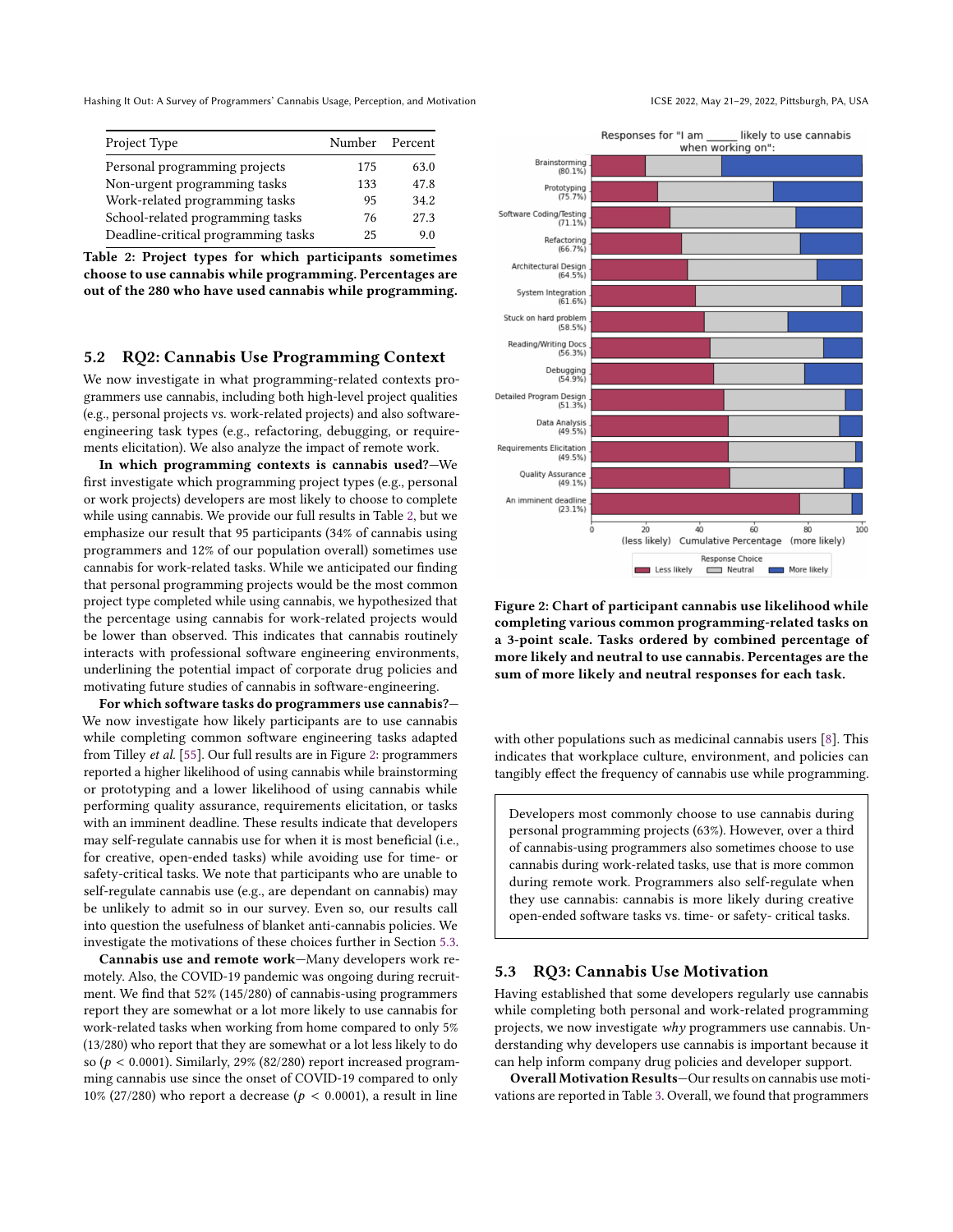were more likely to report enjoyment or programming enhancement motivations than wellness motivations: the most common reasons were "to make programming-related tasks more enjoyable" (61%) and "to think of more creative programming solutions" (53%). In fact, all programming enhancement reasons were selected by at least 30% of respondents. On the other hand, general wellness related reasons (such as mitigating pain and anxiety) were all cited by less than 30% of respondents. Thus, while wellness does motivate some cannabis use while programming, it is not the most common motivation. This result is further corroborated by only 19% (54/280) of cannabis using programmers indicating that they have a physician's recommendation to use cannabis medicinally. Additionally, of those that have such a recommendation, two thirds report using cannabis for both medicinal and recreational reasons. This is important because it indicates that any cannabis policy should consider medicinal, recreational and performance enhancing marijuana use.

We also investigated cannabis-use motivations by population pool (i.e., GitHub-recruited vs. University-recruited participants) while percentages varied slightly, the top four rationales were the same regardless of recruitment pool. Wellness responses were also consistently below programming-enhancement motivations.

Additional Qualitative Responses—While we leave a formal qualitative analysis to future work, we also observe the emphasis of programming-enhancement-related reasons for cannabis use while programming in the textual free-response section. For instance, one participant said that when using cannabis while programming, they are "able to better connect ideas and think about things on a broader level, which typically leads to more well-rounded solutions." Similarly, another participant stated that cannabis use while programming helped brainstorming, allowing them "to organize [their] thoughts better and keep them separate, which helps [them] follow threads further and come up with new paths to follow".

Beyond cannabis's apparent usefulness during programming itself, participants also cite its usefulness during adjacent tasks. For example, one participant said that they used cannabis "to stay awake/focused when ... grading 70 programming assignments. If [I] have a deadline and need to binge work for many hours, it is easier to keep going if I periodically get high. When your life is mostly work, cannabis is something that makes it bearable." Finally, some participants indicated reasons other than enjoyment, wellness, or programming-enhancement for using cannabis while programming. For instance, some participants indicated that cannabis use while programming was a coincidence of regular cannabis use while a few others said they tried cannabis to enhance programming, but did not observe any effect.

Finally, while we observed little quantitative evidence of negative experiences of cannabis use while programming, we did observe a few qualitative reports. For example, one participant stated: "I generally don't use [cannabis] while programming because [. . . ] it affects my short-term memory, which is a huge part of programming for me [...] My managers wouldn't have an issue with me using cannabis during my job, but I do have an issue just due to the nature of cannabis." Similarly, another participant stated "I wanted to see if [cannabis] would help, but all it did was make it harder to keep track of what I was doing. I'm glad I tried it, but I wouldn't do it again." These quotes show that even among cannabis-using

<span id="page-7-0"></span>

| Reason for cannabis use while programming        |     | Count | %    |
|--------------------------------------------------|-----|-------|------|
| To make programming tasks more enjoyable         | E   | 148   | 60.9 |
| To think of more creative programming solutions  | P   | 128   | 52.7 |
| To get in a programming zone                     | P   | 117   | 48.2 |
| To make programming-related tasks less tedious   | E   | 103   | 42.4 |
| To enhance brainstorming                         | P   | 96    | 39.5 |
| To focus on programming-related tasks            | P   | 80    | 32.9 |
| To gain insight or understanding                 | P   | 79    | 32.5 |
| To help with work-related anxiety                | W   | 67    | 27.6 |
| To have fun in social programming settings       | E   | 35    | 14.4 |
| Other (please describe)                          | N/A | 33    | 13.6 |
| To mitigate programming-related pain             | W   | 32    | 13.2 |
| To help with work-related social anxiety         | W   | 32    | 13.2 |
| To improve social interactions in the workplace  | E   | 18    | 7.4  |
| For non-programming related medical conditions   | W   | 17    | 7.0  |
| To help with work-related migraines              | W   | 12    | 4.9  |
| I am unable to think as clearly without cannabis | W   | 11    | 4.5  |

Table 3: "Why do you use cannabis while programming, coding, or completing other software engineering-related tasks?" Participants could select multiple choices. "Cat" delineates a particular motivation as programming enhancement (P), enjoyment (E), or wellness (W). % is out of the 243 who selected at least one option.

programmers, there is a wide array of experiences and reactions, a variance that invites further and more in-depth qualitative analysis.

Implications—As a result of these conflicting experiences, our findings raise the question of whether the programming-related benefits of cannabis perceived by some developers actually translate to verifiable programming enhancement. For example, even though many participants report using cannabis to enhance programming creativity, it is unclear if this actually occurs. We note this concern was raised by some non-cannabis using programmers. For instance, one such programmer wrote that they "had a series of developers work for [them] that used cannabis to varying degrees. All of them fully believed that it made them better engineers, that is sparked creativity and capability. From the outside however the results have consistently not been that way. Not just from less code productivity, but far more often inability to work as well with others, and code quality issues." Thus, our results motivate future observational study of the effects of cannabis on programming. This motivation and considerations surrounding any such study are discussed further in Section [6.](#page-9-0)

We found that programmers who use cannabis were more likely to be motivated by potential programming ability enhancement or programming enjoyment than wellness-related reasons. This pattern was observed in both open source developers and university participants, and motivates future work investigating if the perceived programming benefits of cannabis manifest in a more rigorous observational study.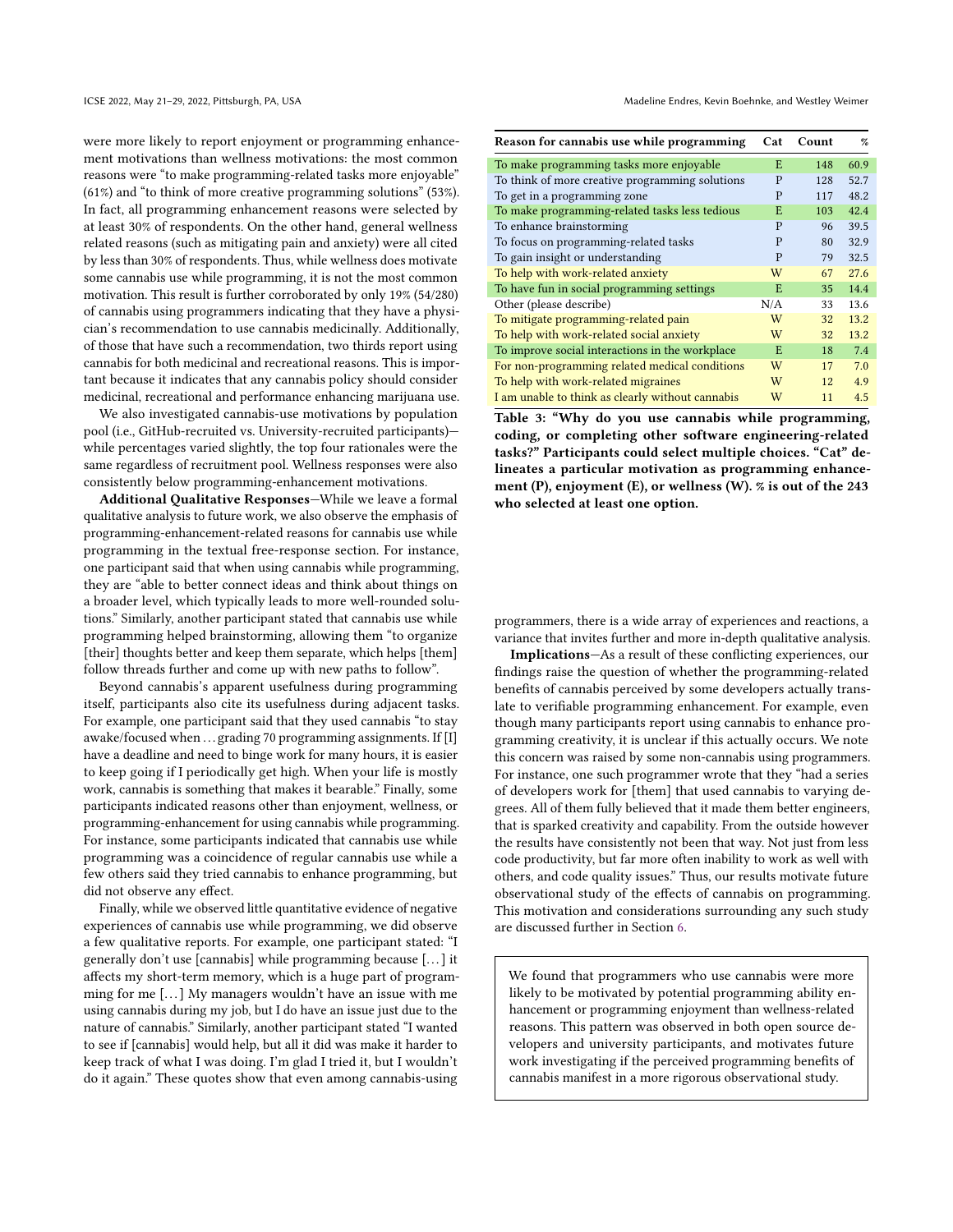# 5.4 RQ4: Perception of Cannabis Use

We also investigate how programmers perceive cannabis use. Understanding this perception is important because if perception varies from actual usage, this may result in sub-optimal cannabis-related policies or biases in programming environments. We investigate cannabis perceptions in general and programming-specific contexts. For the former, we compare to national cannabis attitudes surveys. For the latter, we analyze attitude differences between programming students, employees, and software managers. We then compare any differences to each group's cannabis usage.

General Cannabis Perceptions—Programmers in our sample have more positive attitudes towards cannabis than the population overall. For example, 91% of our participants say that marijuana use should be legal for both recreational and medicinal use compared to 60% of the general United States population in 2021 [\[56\]](#page-12-3). Similarly, only 5% of our population views smoking marijuana once or twice a week to be of "great risk" as opposed to 29% of the US population [\[26\]](#page-11-13). This difference is likely explained by the demographic differences in age, gender, and political leaning between programmers in our sample and the population overall (see Section [4\)](#page-3-3).

Programming and Cannabis Perceptions Setup—To understand cannabis perceptions in a programming context, we first ask participants to rate their approval or disapproval of someone who uses cannabis while working with them on software engineering tasks such as programming, brainstorming, debugging, or security testing, on a 5-point Likert scale (from -2 for disapproval to +2 for approval). We average these responses into an overall "cannabis approval score". This approval/disapproval format was adapted from previous research on cannabis attitudes [\[2\]](#page-10-6). Second, we indirectly asked about cannabis use visibility by asking if respondents knew of a colleague who regularly used cannabis while programming on a 5-point Likert scale (from -2 for a solid no to +2 for a solid yes).

The exact wording varied for student, employee, or manager participants. Differentiating between groups admits investigating more nuanced perception differences. For example, we ask employees to indicate if they think their manager would disapprove of cannabis use while we ask managers if they actually would disapprove. Even though this is not a perfect comparison, as managers in our sample do not necessarily manage employees in our sample, it still allows a first investigation into perception differences between these two groups overall. Table [4](#page-9-1) lists our population-specific questions.

Perceptions of Professionals vs. Students—For student programmers, we considered those who were currently a student in computer science, software engineering, or another programmingrelated field. For professional programmers, we consider those nonstudents who were either full-time employees, part-time employees, or self-employed with a programming job. We hypothesized that students would approve more of cannabis use. However, we find no evidence of a difference between employee approval of colleagues (question 2) and student approval of fellow students (question 1) for using cannabis while completing programming tasks: the average from both groups was between neutral (0) and slight disapproval (-1) (-0.25 for student on students and -0.36 for employee on colleagues,  $p = 0.26$ ). This indicates that perceptions of cannabis use while programming are similar in academic and professional contexts.

For visibility, however, we do observe a significant difference. Responses to questions 5 and 6 show that students are significantly more likely to know another student who regularly uses cannabis while programming than a professional programmer is to know a colleague who does the same ( $p < 0.0001$ ): 48% of students report knowing or probably knowing a fellow student who regularly uses cannabis while programming compared to only 23% of professional programmers. However, we observe no significant differences in cannabis usage prevalence or frequency between the two groups, though fewer students than professionals report cannabis use while programming (32% vs 38%,  $p = 0.09$ ). This finding may represent cultural differences despite similar approval and usage levels between the two groups, differences perhaps driven by higher levels of support for cannabis legalization among younger Americans [\[56\]](#page-12-3) or the fact that some students were under the age of 21, the most common age limit for legal cannabis use in the United States.

Perceptions of Managers vs. Employees—For programming employees, we consider full-time, part-time, and self-employees with a programming job. Managers were those who reported they were managers. The average level of expected managers disapproval of cannabis use by employees was between slight and strong. However, managers reported an actual disapproval level between neutral and slight—a significant difference (questions 3 and 4,  $p < 0.0001$ ). We found no significant difference between manager disapproval of their supervisees and employee disapproval of their colleagues (questions 2 and 4,  $p = 0.15$ ), both reporting between neutral and slight disapproval. We also found no significant cannabis usage differences between employees and managers. Additionally, managers rarely report witnessing negative cannabis-related effects: while 27% (51/189) of managers suspect a supervisee uses cannabis, less than 3% (5/189) report that such programmers were less productive, and only one reported reprimanding an employee for cannabis use. Thus, our results indicate a perception mismatch of programming cannabis use between employees and managers: employees expect managers to disapprove of such use more than they actually do.

This mismatch between managers and employees is further compounded by a difference in cannabis-use visibility. Professional programmers are more likely to know or probably know a colleague who regularly uses cannabis while programming than they are to know a manager who regularly uses cannabis while programming (23% vs. 8%,  $p < 0.0001$ ). One potential implication is that if managers are ambivalent on cannabis use while programming, then corporate policies might be adjusted to avoid repercussions for cannabis use as long as work performance remains reasonable.

We found that US-based programmers have more favorable views on general cannabis use and legalization than the American population overall. In programming-specific contexts, we found differences in perception and/or visibility of cannabis use while programming between programming students, employees, and managers despite finding no significant differences in cannabis usage between the three groups. For example, we found that managers disapprove of cannabis less than employees expect them to. These results may indicate a mismatch between perception and reality.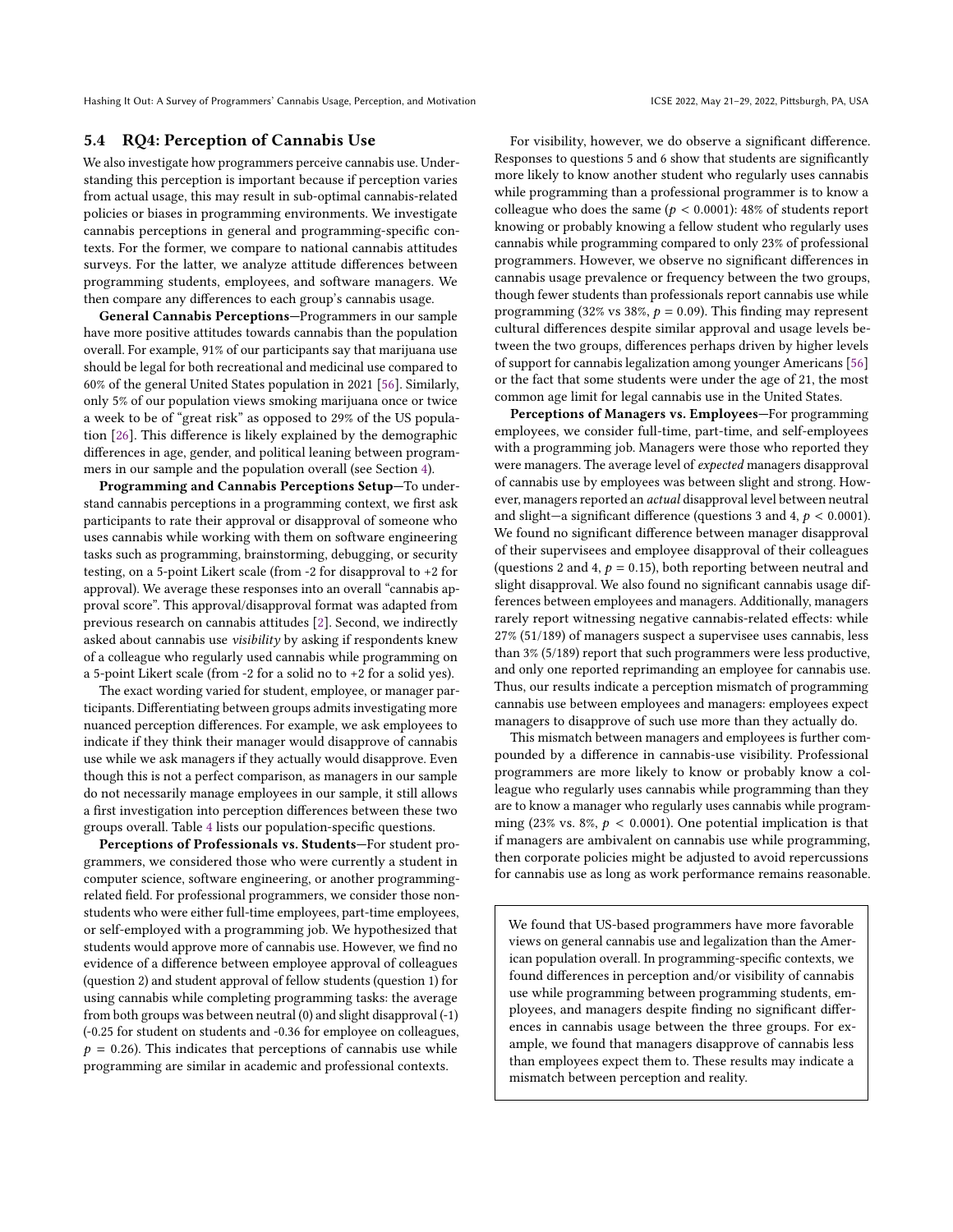<span id="page-9-1"></span>

| Q ID           | Perception Question                                                                                                | <b>Answer Choices</b>                        | Population               | Responses | Score   |
|----------------|--------------------------------------------------------------------------------------------------------------------|----------------------------------------------|--------------------------|-----------|---------|
|                | Perceived approval/disapproval of cannabis use while programming:                                                  |                                              |                          |           |         |
|                | Would you approve/disapprove of a student partner<br>using cannabis while _______ for school-related tasks?        | 5-point likert:<br>disapprove/approve        | Programming<br>Students  | 237       | $-0.25$ |
| $\overline{2}$ | Would you approve/disapprove of a colleague<br>using cannabis while ______ for work-related tasks?                 | 5-point likert:<br>disapprove/approve        | Non-manager<br>Employees | 329       | $-0.36$ |
| 3              | Would your manager approve/disapprove of you<br>using cannabis while _______ for work-related tasks?               | 5-point likert:<br>disapprove/approve        | Non-manager<br>Employees | 306       | $-1.04$ |
| $\overline{4}$ | Would you approve/disapprove of an employee you supervise<br>using cannabis while _______ for work-related tasks?  | 5-point likert:<br>disapprove/approve        | Programming<br>Managers  | 189       | $-0.51$ |
|                | Perceived visibility of cannabis use while programming:                                                            |                                              |                          |           |         |
| 5              | Do you know a fellow student who regularly uses cannabis<br>while completing programming-related tasks?            | 5-point likert<br>$(no$ unsure $.r.$ yes $)$ | Programming<br>Students  | 236       | 0.36    |
| 6              | Do you know a colleague at your workplace who regularly<br>uses cannabis while completing programming-related?     | 5-point likert<br>(nounsureyes)              | Programming<br>Workers   | 519       | $-0.25$ |
| $\overline{7}$ | Do you know a manager at your workplace who regularly<br>uses cannabis while completing programming-related tasks? | 5-point likert<br>(nounsureyes)              | Programming<br>Workers   | 519       | $-0.72$ |

Table 4: Student, employee, and manager perception questions (wordings modified slightly for clarity). For Q ID 1–4, participants gave approval for programming, brainstorming, debugging, and security testing, then aggregated for an overall participant score. The score column represents the average Likert score (from -2 to +2) for all "Response" participants.

# <span id="page-9-0"></span>6 DISCUSSION

In this paper, we report that cannabis frequently interacts with programming in both educational and professional software engineering contexts. However, our work is also only a first step toward understanding this intersection. In this discussion, we consider the impacts of our findings on programming workplace culture and policies. We also discuss questions raised by our results and potential directions for future work including focus groups and observational studies. We conclude with a broader discussion of the intersection of cannabis and software engineering in general.

Cannabis Use and Company Policies—Our findings have implications for software company anti-drug policies. While perhaps less prevalent than in other industries (notably, many FANG (Facebook, Amazon, Netflix, Google) companies do not drug-test employees), anti-cannabis regulations remain common in programming environments (e.g., [\[16,](#page-11-38) p. 12] and [\[30,](#page-11-39) pp. 12–13]), policies often enforced through drug testing: 29% of our participants reported taking a drug test for a programming job.

At the same time, we found cannabis use is common among programmers, with 35% of our sample having used cannabis while programming, 34% of which sometimes do so for work-related tasks (especially during remote work). Cannabis-using programmers typically use THC products, the chemical detected by most drug tests. Furthermore, perceptions of cannabis use while programming are mostly ambivalent from both managers and employees, and we observe limited reports of cannabis use negatively impacting programming work-places: while 27% of programming managers suspect cannabis use by a supervisee, less than 3% report that those programmers were less productive, and only one manager in our sample reported reprimanding an employee for cannabis use.

Thus, our results indicate that software company anti-drug policies may conflict with the preferred practice of many developers, a dissonance that can lead to smaller application pools and hiring

difficulties for drug-testing jobs (as evinced by the 2014 FBI cybersecurity hiring shortage [\[34\]](#page-11-6)). Our results support additional study and reassessment of extant anti-drug policies for programming jobs including further contextualization on when and how often programmers currently take drug tests for programming-related  $jobs<sup>11</sup>$  $jobs<sup>11</sup>$  $jobs<sup>11</sup>$  and if such policies are actually necessary or effective.

Outstanding Questions and Future Directions—One direct question is functional: does cannabis use while programming actually affect code quality, and if so, how? From creativity to readability to defect density, there are a number of purported effects of cannabis use on code. This is particularly compelling because programming cannabis use is often motivated by the desire to enhance programming skills such as brainstorming and focus (see Section [5.3\)](#page-6-2). Observational studies, in which programmers complete various software tasks with and without cannabis, provide one way to investigate such questions. Both functional outcomes and also medical markers (e.g., eye tracking, blood testing, etc.) are relevant. Such studies are currently legally challenging in most parts of world. However, cannabis laws are increasing in leniency, and in the US, both CBD and THC have synthetic versions approved for medicinal use by federal regulatory boards. Finally, some observational studies have been conducted with real-world cannabis. For example, Bidwell et al. measured impairment with state-legalized cannabis (comparing THC dosages) using a series of cognitive tests [\[5\]](#page-10-9), encouraging the pursuit of similar observational studies in a software context.

Other research techniques may be more immediately applicable. Qualitative studies employing interviews or focus groups could deepen understanding of cannabis programming culture. Such studies could also help identify if and when anti-drug polices impact job application or hiring decisions. Other directions include additional

<span id="page-9-2"></span> $\overline{^{11}\text{Unfortunately}}$  , we did not collect data regarding the types of drug testing experienced by programmers (e.g., once during hiring vs. continuous spot-checking), data that would provide useful context. We encourage future work to explore this gap more directly.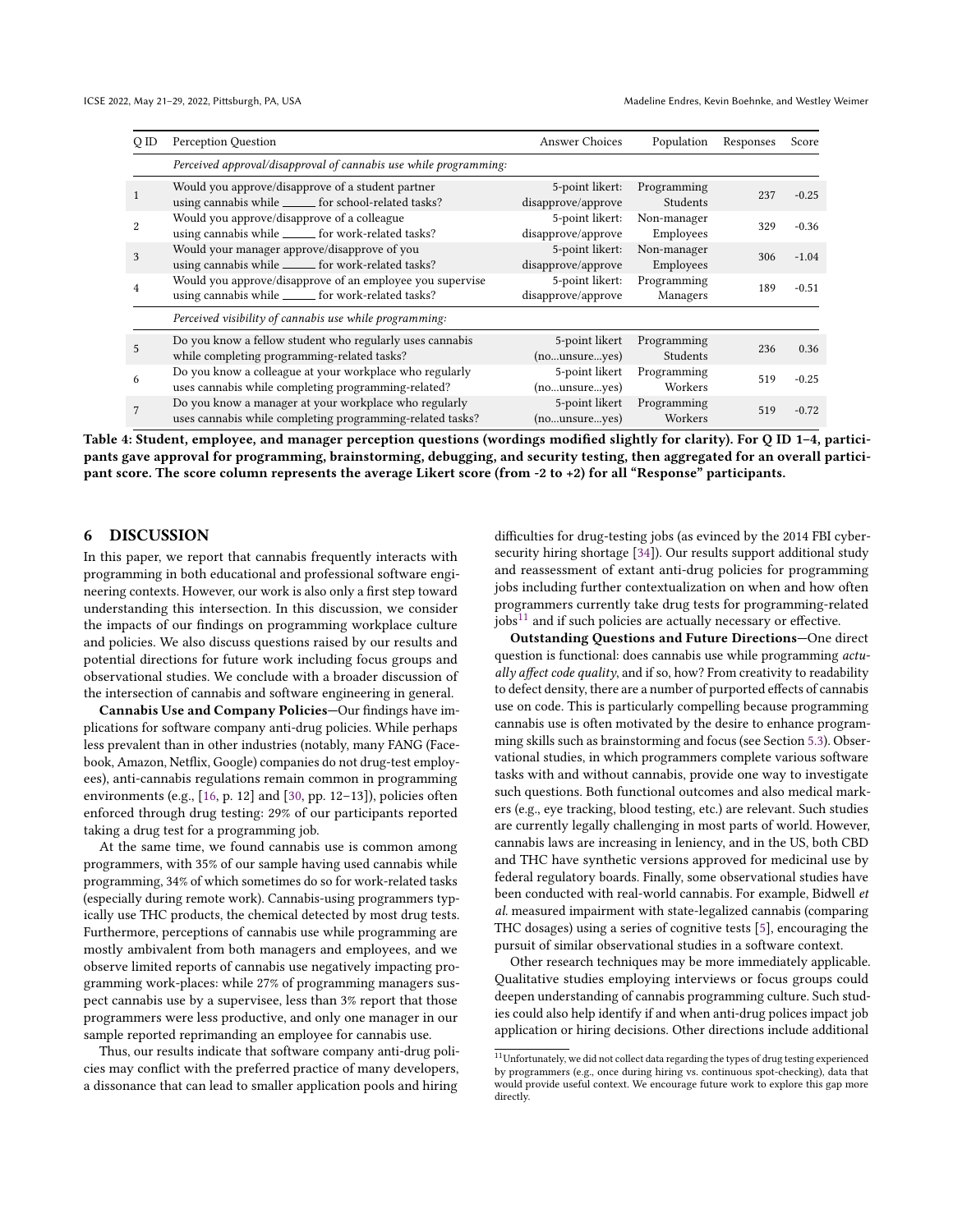survey-based research on other programmers sub-populations (such as workers in public vs. private companies) or on programmers' cannabis usage in countries beyond the United States.

Broader Software Engineering Impacts—Our work also has broader implications on software engineering ecosystems and cannabis-connected human-computer interactions. The intersection of cannabis use and human-computer interaction remains unexplored, in both general and software contexts. As cannabis becomes more acceptable, it may interact more with socio-technical issues including accessibility, end-user security, data privacy, and programming identity. This possibility was emphasized with "CHI-nnabis", a recent panel at Computer Human Interaction (CHI) calling for more research at the intersection of cannabis and technology [\[33\]](#page-11-40).

While we focused on cannabis use, there may be other understudied mind-altering substances that interact with programming. For instance, while psychedelics had connections to the nascent commercial computing industry [\[44,](#page-11-26) [61\]](#page-12-8), little is known about current prevalence in software engineering, let alone the accuracy of any perceived benefits. Similarly, while college students often abuse prescription stimulants as "study drugs" [\[57\]](#page-12-14), little is known about the use of and culture surrounding such drugs by computing students or in a programming context. Overall, we hope our work spurs research on the intersection of programming and mind-altering substances from multiple angles, such as company drug policies, programming productivity, and socio-technical considerations.

# <span id="page-10-7"></span>7 LIMITATIONS AND THREATS TO VALIDITY

Other limitations include self-selection bias and data quality concerns, common for survey research in general and for self-reported drug research in particular [\[27\]](#page-11-41). Due to interest, cannabis-using programmers may be more likely than non-users to participate. Simultaneously, cannabis users may be less willing to report use due to retaliation worries. To mitigate these biases, we made it clear that prior cannabis use was not necessary (see Section [3\)](#page-2-2), and our survey was anonymous and confidential to encourage honesty. To check for self-selection bias, we validated that key demographics in our sample match those of our recruitment populations (see Section [4\)](#page-3-3). We also note that online cannabis use surveys typically produce high quality and internally consistent data [\[50\]](#page-11-42). Even so, these biases are important when interpreting our findings and may result in our findings overestimating the prevalence of cannabis use while programming.

One additional limitation is timing during COVID-19: our findings may be influenced by this period of primarily remote work. We mitigate this threat by asking about cannabis-use behavior changes resulting from the onset of COVID-19 (see Section [5.2\)](#page-6-3). We note, however, that while this is a potential limitation, it also admits timely and useful analysis in light of our finding that remote work increases cannabis use while programming for work-related tasks.

#### 8 CONCLUSION

In this paper, we presented results of the first empirical study of cannabis's prevalence, perceptions, and usage motivations in programming environments. To do so, we conducted a survey of 803 programmers (including 450 full-time professional developers) recruited from open source, university, and social media

programming communities. We found that some programmers regularly use cannabis while programming (18% of our sample do so at least once a month), many choosing to use cannabis for both personal and work-related projects. Furthermore, we find that cannabis use while programming is primarily motivated by perceived enhancement to programming-related skills and increased enjoyment rather than by medicinal reasons. Finally, we find that programming employees, managers, and students use cannabis while programming at similar rates, despite differences in cannabis perceptions and visibility.

Such cannabis usage, however, is in conflict with anti-drug policies currently enacted for many software engineering jobs: 29% of our sample reported they had taken a drug test for a programmingrelated job, a hiring practice that may limit developer application pools. Thus, our results have implications for programming workplaces that currently have anti-drug policies and motivate future research into the effects of cannabis use while programming.

### ACKNOWLEDGEMENTS

We acknowledge the partial support of the NSF (CCF 1908633, CCF 1763674) and a Google Faculty Research Award. Dr. Boehnke's effort on this publication was partially supported by the National Institute on Drug Abuse of the National Institutes of Health under Award Number K01DA049219 (KFB). The content is solely the responsibility of the authors and does not necessarily represent the official views of the National Institutes of Health. Additionally, we extend our thanks to Li Morrow, our point of contact at the University of Michigan's IRB, for her help with answering our questions regarding ethical considerations for the design of this study.

#### REFERENCES

- <span id="page-10-2"></span>[1] Amber Anthenien, Mark Prince, Gemma Wallace, Tiffany Jenzer, and Clayton Neighbors. 2021. Cannabis outcome expectancies, cannabis use motives, and cannabis use among a small sample of frequent using adults. Cannabis 4, 1 (2021), 69–84.
- <span id="page-10-6"></span>[2] Jerald G Bachman, Lloyd D Johnston, Patrick M O'Malley, and Ronald H Humphrey. 1988. Explaining the recent decline in marijuana use: Differentiating the effects of perceived risks, disapproval, and general lifestyle factors. Journal of Health and Social Behavior 29, 1 (1988), 92–112.
- <span id="page-10-4"></span>[3] Eric P Baron, Philippe Lucas, Joshua Eades, and Olivia Hogue. 2018. Patterns of medicinal cannabis use, strain analysis, and substitution effect among patients with migraine, headache, arthritis, and chronic pain in a medicinal cannabis cohort. The journal of headache and pain 19, 1 (2018), 1-28. https [//doi.org/10.1186/s10194-018-0862-2](https://doi.org/10.1186/s10194-018-0862-2)
- <span id="page-10-1"></span>[4] Marc Berman. 2020. How CBD Oil Can Help Programmers Focus. https [/ / programminginsider. com / how - cbd - oil - can - help - programmers - focus/.](https://programminginsider.com/how-cbd-oil-can-help-programmers-focus/) Accessed: 2021-03-07.
- <span id="page-10-9"></span>[5] L Cinnamon Bidwell, Jarrod M Ellingson, Hollis C Karoly, Sophie L YorkWilliams, Leah N Hitchcock, Brian L Tracy, Jost Klawitter, Cristina Sempio, Angela D Bryan, and Kent E Hutchison. 2020. Association of naturalistic administration of cannabis flower and concentrates with intoxication and impairment. JAMA psychiatry 77, 8 (2020), 787–796.
- <span id="page-10-5"></span>[6] Kevin F. Boehnke, Joel J. Gagnier, Lynne Matallana, and David A. Williams. 2021. Cannabidiol Use for Fibromyalgia: Prevalence of Use and Perceptions of Effectiveness in a Large Online Survey. The Journal of Pain 22, 5 (2021), 556–566. <https://doi.org/10.1016/j.jpain.2020.12.001>
- <span id="page-10-0"></span>[7] Kevin F Boehnke, Saurav Gangopadhyay, Daniel J Clauw, and Rebecca L Haffajee. 2019. Qualifying conditions of medical cannabis license holders in the United States. Health Affairs 38, 2 (2019), 295–302. [https://doi.org/10.1377/hlthaff.2018.](https://doi.org/10.1377/hlthaff.2018.05266) [05266](https://doi.org/10.1377/hlthaff.2018.05266)
- <span id="page-10-8"></span>[8] Kevin F Boehnke, Jenna McAfee, Joshua M Ackerman, and Daniel J Kruger. 2021. Medication and substance use increases among people using cannabis medically<br>during the COVID-19 pandemic. *International Journal of Drug Policy* 92 (2021), 103053.
- <span id="page-10-3"></span>[9] Kevin F. Boehnke, J. Ryan Scott, Evangelos Litinas, Suzanne Sisley, Daniel J. Clauw, Jenna Goesling, and David A. Williams. 2019. Cannabis Use Preferences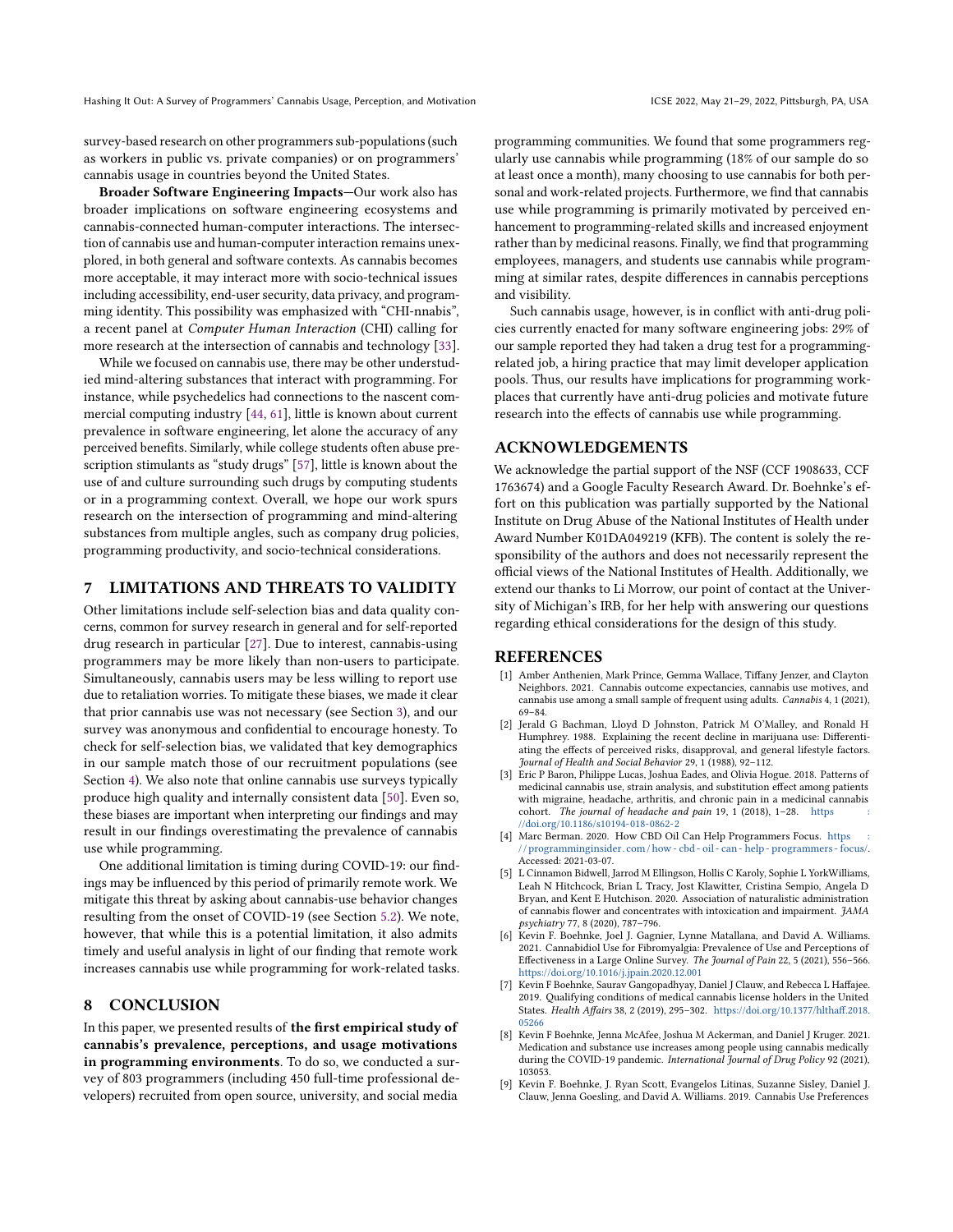and Decision-making Among a Cross-sectional Cohort of Medical Cannabis Patients with Chronic Pain. The Journal of Pain 20, 11 (2019), 1362–1372. [https:](https://doi.org/10.1016/j.jpain.2019.05.009) [//doi.org/10.1016/j.jpain.2019.05.009](https://doi.org/10.1016/j.jpain.2019.05.009)

- <span id="page-11-3"></span>[10] Kevin F. Boehnke, J. Ryan Scott, Evangelos Litinas, Suzanne Sisley, David A. Williams, and Daniel J. Clauw. 2019. Pills to Pot: Observational Analyses of Cannabis Substitution Among Medical Cannabis Users With Chronic Pain. The Journal of Pain 20, 7 (2019), 830–841. <https://doi.org/10.1016/j.jpain.2019.01.010>
- <span id="page-11-16"></span>[11] Antonio Byrd. 2019. Between learning and opportunity: A study of African American coders' networks of support. Literacy in Composition Studies 7, 2 (2019), 31–56. <https://doi.org/10.21623/1.7.2.3>
- <span id="page-11-35"></span>[12] Ian Campbell. 2007. Chi-squared and Fisher–Irwin tests of two-by-two tables with small sample recommendations. Statistics in medicine 26, 19 (2007), 3661–3675. <https://doi.org/10.1002/sim.2832>
- <span id="page-11-29"></span>[13] Hannah Carliner, Qiana L. Brown, Aaron L. Sarvet, and Deborah S. Hasin. 2017. Cannabis use, attitudes, and legal status in the U.S.: A review. Preventive Medicine 104 (2017), 13–23. <https://doi.org/10.1016/j.ypmed.2017.07.008> Special issue: Behavior change, health, and health disparities 2017.
- <span id="page-11-5"></span>[14] Max Cherney. 2014. The FBI Says It Can't Find Hackers to Hire Because They All Smoke Pot. [https://www.vice.com/en/article/d737mx/the- fbi- cant- find](https://www.vice.com/en/article/d737mx/the-fbi-cant-find-hackers-that-dont-smoke-pot)[hackers-that-dont-smoke-pot.](https://www.vice.com/en/article/d737mx/the-fbi-cant-find-hackers-that-dont-smoke-pot) Accessed: 2021-03-07.
- <span id="page-11-12"></span>[15] Esther K. Choo, Sarah W. Feldstein Ewing, and Travis I. Lovejoy. 2016. Opioids Out, Cannabis In: Negotiating the Unknowns in Patient Care for Chronic Pain. JAMA 316, 17 (11 2016), 1763–1764. <https://doi.org/10.1001/jama.2016.13677> arXiv[:https://jamanetwork.com/journals/jama/articlepdf/2576617/jvp160120.pdf](https://arxiv.org/abs/https://jamanetwork.com/journals/jama/articlepdf/2576617/jvp160120.pdf)
- <span id="page-11-38"></span>[16] Cisco. 2019. 2019 Code of Business Conduct. [https://www.cisco.com/c/dam/en\\_](https://www.cisco.com/c/dam/en_us/about/cobc/2019/english-2019.pdf) [us/about/cobc/2019/english-2019.pdf.](https://www.cisco.com/c/dam/en_us/about/cobc/2019/english-2019.pdf) Accessed: 2021-08-09.
- <span id="page-11-37"></span>[17] Carrie Cuttler, Laurie K Mischley, and Michelle Sexton. 2016. Sex Differences in Cannabis Use and Effects: A Cross-Sectional Survey of Cannabis Users. Cannabis and Cannabinoid Research 1, 1 (2016), 166.
- <span id="page-11-28"></span>[18] Carrie Cuttler and Alexander Spradlin. 2017. Measuring cannabis consumption: psychometric properties of the daily sessions, frequency, age of onset, and quantity of cannabis use inventory (DFAQ-CU). PLoS One 12, 5 (2017), e0178194.
- <span id="page-11-24"></span>[19] MS Darshan, Rajesh Raman, TS Sathyanarayana Rao, Dushad Ram, and Bindu Annigeri. 2013. A study on professional stress, depression and alcohol use among Indian IT professionals. Indian journal of psychiatry 55, 1 (2013), 63. <https://doi.org/10.4103/0019-5545.105512>
- <span id="page-11-11"></span>[20] Ezekeial Edwards and Brooke Madubuonwu. 2020. A Tale of Two Countries: Racially Targeted Arrests in the Era of Marijuana Reform. ACLU Research Report. [https://www.aclu.org/report/tale-two-countries-racially-targeted-arrests-era](https://www.aclu.org/report/tale-two-countries-racially-targeted-arrests-era-marijuana-reform)[marijuana-reform](https://www.aclu.org/report/tale-two-countries-racially-targeted-arrests-era-marijuana-reform)
- <span id="page-11-10"></span>[21] Andreas G. Franke, Patrik Roser, Klaus Lieb, Jochen Vollmann, and Jan Schildmann. 2016. Cannabis for Cognitive Enhancement as a New Coping Strategy? Results From a Survey of Students at Four Universities in Germany. Substance Use & Misuse 51, 14 (2016), 1856–1862. <https://doi.org/10.1080/10826084.2016.1200619> arXiv[:https://doi.org/10.1080/10826084.2016.1200619](https://arxiv.org/abs/https://doi.org/10.1080/10826084.2016.1200619) PMID: 27607062.
- <span id="page-11-20"></span>[22] BOB Green, David Kavanagh, and Ross Young. 2003. Being stoned: a review of self-reported cannabis effects. Drug and alcohol review 22, 4 (2003), 453-460.
- <span id="page-11-17"></span>[23] Wouter Groeneveld, Hans Jacobs, Joost Vennekens, and Kris Aerts. 2020. Noncognitive Abilities of Exceptional Software Engineers: A Delphi Study. In Proceedings of the 51st ACM Technical Symposium on Computer Science Education, SIGCSE 2020, March 11-14, 2020, Jian Zhang, Mark Sherriff, Sarah Heckman, Pamela A. Cutter, and Alvaro E. Monge (Eds.). ACM, Portland, OR, USA, 1096– 1102. <https://doi.org/10.1145/3328778.3366811>
- <span id="page-11-18"></span>[24] Wouter Groeneveld, Laurens Luyten, Joost Vennekens, and Kris Aerts. 2021. Exploring the Role of Creativity in Software Engineering. In 43rd IEEE/ACM International Conference on Software Engineering: Software Engineering in Society, ICSE (SEIS) 2021, May 25-28, 2021. IEEE, Madrid, Spain, 1-9. https [//doi.org/10.1109/ICSE-SEIS52602.2021.00009](https://doi.org/10.1109/ICSE-SEIS52602.2021.00009)
- <span id="page-11-36"></span>[25] Scott E Hadland and Sharon Levy. 2016. Objective testing–urine and other drug tests. Child and adolescent psychiatric clinics of North America 25, 3 (2016), 549.
- <span id="page-11-13"></span>[26] Ben Han. 2020. Key substance use and mental health indicators in the United States: results from the 2019 National Survey on Drug Use and Health. [https:](https://www.samhsa.gov/data/sites/default/files/reports/rpt29393/2019NSDUHFFRPDFWHTML/2019NSDUHFFR1PDFW090120.pdf) www . samhsa . gov / data / sites / default / files / reports / rpt29393 / [2019NSDUHFFRPDFWHTML/2019NSDUHFFR1PDFW090120.pdf](https://www.samhsa.gov/data/sites/default/files/reports/rpt29393/2019NSDUHFFRPDFWHTML/2019NSDUHFFR1PDFW090120.pdf)
- <span id="page-11-41"></span>[27] Lana D Harrison and Arthur Hughes. 1997. The validity of self-reported drug use: Improving the accuracy of survey estimates. Vol. 167. US Department of Health and Human Services, National Institutes of Health . . . , Washington, D.C., US.
- <span id="page-11-4"></span>[28] HireRight. 2018. HireRight Employment Screening Benchmark Report 2018. HireRight. [https://www.hireright.com/assets/uploads/files/4e41d88e-c1d8-4112-](https://www.hireright.com/assets/uploads/files/4e41d88e-c1d8-4112-9cfb-431461d4018b_2018_HireRight-Employment-Screening-Benchmark-Report_12-FINAL.pdf) [9cfb - 431461d4018b\\_ 2018\\_HireRight - Employment - Screening - Benchmark -](https://www.hireright.com/assets/uploads/files/4e41d88e-c1d8-4112-9cfb-431461d4018b_2018_HireRight-Employment-Screening-Benchmark-Report_12-FINAL.pdf) [Report\\_12-FINAL.pdf](https://www.hireright.com/assets/uploads/files/4e41d88e-c1d8-4112-9cfb-431461d4018b_2018_HireRight-Employment-Screening-Benchmark-Report_12-FINAL.pdf)
- <span id="page-11-30"></span>[29] Yu Huang, Denae Ford, and Thomas Zimmermann. 2021. Leaving My Fingerprints: Motivations and Challenges of Contributing to OSS for Social Good. In 43rd IEEE/ACM International Conference on Software Engineering, ICSE 2021, 22-30 May 2021. IEEE, Madrid, Spain, 1020–1032. [https://doi.org/10.1109/ICSE43902.2021.](https://doi.org/10.1109/ICSE43902.2021.00096) [00096](https://doi.org/10.1109/ICSE43902.2021.00096)
- <span id="page-11-39"></span>[30] IBM. 2018. Business Conduct Guidelines. [https://www.ibm.com/investor/att/](https://www.ibm.com/investor/att/pdf/BCG_accessible_2019.pdf) [pdf/BCG\\_accessible\\_2019.pdf.](https://www.ibm.com/investor/att/pdf/BCG_accessible_2019.pdf) Accessed: 2021-08-09.
- <span id="page-11-25"></span>[31] Andrew F. Jarosz, Gregory J.H. Colflesh, and Jennifer Wiley. 2012. Uncorking the muse: Alcohol intoxication facilitates creative problem solving. Consciousness and Cognition 21, 1 (2012), 487–493. <https://doi.org/10.1016/j.concog.2012.01.002> Beyond the Comparator Model.
- <span id="page-11-8"></span>[32] Cindy Larison John P Hoffman, Angela Brittingham. 1996. Drug Use Among US Workers: Prevalence & Trends by Occupation & Industry Categories. DHHS Publishing, Chicago, IL, USA.
- <span id="page-11-40"></span>[33] Brian C. Keegan, Patricia A. Cavazos-Rehg, Anh Ngoc Nguyen, Saiph Savage, Jofish Kaye, Munmun De Choudhury, and Michael J. Paul. 2017. CHI-nnabis: Implications of Marijuana Legalization for and from Human-Computer Interaction. In Proceedings of the 2017 CHI Conference on Human Factors in Computing Systems, Denver, CO, USA, May 06-11, 2017, Extended Abstracts, Gloria Mark, Susan R. Fussell, Cliff Lampe, m. c. schraefel, Juan Pablo Hourcade, Caroline Appert, and Daniel Wigdor (Eds.). ACM, Denver, CO, US, 1312–1317. <https://doi.org/10.1145/3027063.3051139>
- <span id="page-11-6"></span>[34] Leo Kelion. 2014. FBI 'could hire hackers on cannabis' to fight cybercrime. [https://www.bbc.com/news/technology-27499595.](https://www.bbc.com/news/technology-27499595) Accessed: 2021-03-07.
- <span id="page-11-1"></span>[35] Salomeh Keyhani, Stacey Steigerwald, Julie Ishida, Marzieh Vali, Magdalena Cerdá, Deborah Hasin, Camille Dollinger, Sodahm R Yoo, and Beth E Cohen. 2018. Risks and benefits of marijuana use: a national survey of US adults. Annals of internal medicine 169, 5 (2018), 282–290. <https://doi.org/10.7326/M18-0810>
- <span id="page-11-2"></span>[36] Matthew Klickstein. 2013. Does Pot Enhance Your Ability To Code? https [//www.itechpost.com/articles/6198/20130307/pot-enhance-ability-code.html.](https://www.itechpost.com/articles/6198/20130307/pot-enhance-ability-code.html) Accessed: 2021-01-07.
- <span id="page-11-22"></span>[37] Mikael A Kowal, Arno Hazekamp, Lorenza S Colzato, Henk van Steenbergen, Nic JA van der Wee, Jeffrey Durieux, Meriem Manai, and Bernhard Hommel. 2015. Cannabis and creativity: highly potent cannabis impairs divergent thinking in regular cannabis users. Psychopharmacology 232, 6 (2015), 1123–1134.
- <span id="page-11-23"></span>[38] Emese Kroon, Lauren Kuhns, and Janna Cousijn. 2021. The short-term and longterm effects of cannabis on cognition: recent advances in the field. Current Opinion in Psychology 38 (2021), 49–55. <https://doi.org/10.1016/j.copsyc.2020.07.005> Cannabis.
- <span id="page-11-21"></span>[39] Emily M. LaFrance and Carrie Cuttler. 2017. Inspired by Mary Jane? Mechanisms underlying enhanced creativity in cannabis users. Consciousness and Cognition 56 (2017), 68–76. <https://doi.org/10.1016/j.concog.2017.10.009>
- <span id="page-11-32"></span>[40] Karim R Lakhani and Robert G Wolf. 2003. Why hackers do what they do: Understanding motivation and effort in free/open source software projects. SSRN. [https://papers.ssrn.com/sol3/papers.cfm?abstract\\_id=443040](https://papers.ssrn.com/sol3/papers.cfm?abstract_id=443040)
- <span id="page-11-14"></span>[41] Christine M Lee, Clayton Neighbors, Christian S Hendershot, and Joel R Grossbard. 2009. Development and preliminary validation of a comprehensive marijuana motives questionnaire.  $\hat{j}$ ournal of studies on alcohol and  $\hat{d}$ rugs 70, 2 (2009), 279–287. <https://doi.org/10.15288/jsad.2009.70.279>
- <span id="page-11-7"></span>[42] Charles Levinson. 2014. Comey: FBI 'Grappling' With Hiring Policy Concerning Marijuana. [https://www.wsj.com/articles/BL-LB-48089.](https://www.wsj.com/articles/BL-LB-48089) Accessed: 2021-03-07.
- <span id="page-11-19"></span>[43] Neil Maiden, Suzanne Robertson, and James Robertson. 2006. Creative Requirements: Invention and Its Role in Requirements Engineering. In Proceedings of the 28th International Conference on Software Engineering. Association for Computing Machinery, New York, NY, USA, 1073-1074. https [//doi.org/10.1145/1134285.1134512](https://doi.org/10.1145/1134285.1134512)
- <span id="page-11-26"></span>[44] John Markoff. 2005. What the dormouse said: How the sixties counterculture shaped the personal computer industry. Penguin Group, New York, NY, USA.
- <span id="page-11-9"></span>[45] Barbara S Mensch and Denise B Kandel. 1988. Do job conditions influence the use of drugs? Journal of Health and Social Behavior 29, 2 (1988), 169–184. <https://doi.org/10.2307/2137056>
- <span id="page-11-31"></span>[46] Peter G Miller and Anders L Sønderlund. 2010. Using the internet to research hidden populations of illicit drug users: a review. Addiction 105, 9 (2010), 1557– 1567.
- <span id="page-11-0"></span>[47] National Academies of Sciences, Engineering, and Medicine. 2017. The Health Effects of Cannabis and Cannabinoids: The Current State of Evidence and Recommendations for Research. The National Academies Press, Washington, DC. <https://doi.org/10.17226/24625>
- <span id="page-11-34"></span>[48] Geoffrey Norman. 2010. Likert scales, levels of measurement and the "laws" of statistics. Advances in health sciences education : theory and practice 15, 5 (02 2010), 625–32. <https://doi.org/10.1007/s10459-010-9222-y>
- <span id="page-11-27"></span>[49] Luisa Prochazkova, Dominique P Lippelt, Lorenza S Colzato, Martin Kuchar, Zsuzsika Sjoerds, and Bernhard Hommel. 2018. Exploring the effect of microdosing psychedelics on creativity in an open-label natural setting. Psychopharmacology 235, 12 (2018), 3401–3413.
- <span id="page-11-42"></span>[50] Danielle E Ramo, Howard Liu, and Judith J Prochaska. 2012. Reliability and validity of young adults' anonymous online reports of marijuana use and thoughts about use. Psychology of Addictive Behaviors 26, 4 (2012), 801.
- <span id="page-11-15"></span>[51] Amanda Reiman, Mark Welty, and Perry Solomon. 2017. Cannabis as a substitute for opioid-based pain medication: patient self-report. Cannabis and cannabinoid research 2, 1 (2017), 160–166. <https://doi.org/10.1089/can.2017.0012>
- <span id="page-11-33"></span>Skipper Seabold and Josef Perktold. 2010. statsmodels: Econometric and statistical modeling with python. In 9th Python in Science Conference. SciPy, Austin, TX, US, 92–96.